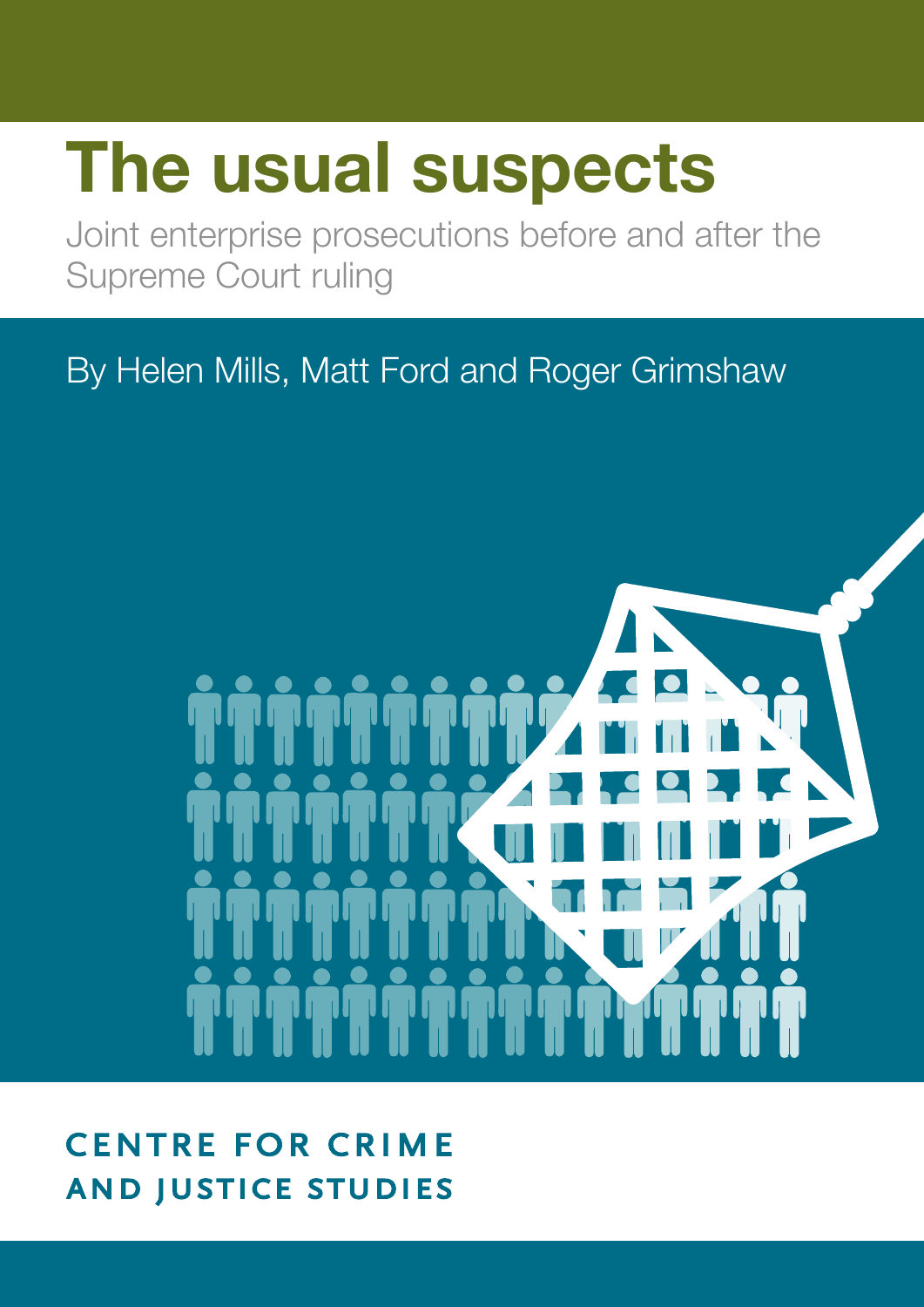### **About the authors**

Helen Mills is Head of Programmes, Matt Ford was Research Analyst (up to December 2021), and Roger Grimshaw is Research Director at the Centre for Crime and Justice Studies.

### **Acknowledgements**

Gloria Morrison and Jan Cunliffe, founders of Joint Enterprise Not Guilty by Association (JENGbA) have been a much valued source of information and collaboration during this work.

We are grateful to Becky Clarke, Manchester Metropolitan University, and Professor Jessica Jacobson, Birkbeck University of London, for their review and comments on an early draft version of this report.

Our thanks also to the three anonymous legal professionals who discussed preliminary findings with us.

We are grateful to the staff and trustees at the Barrow Cadbury Trust for providing the resources to make this report possible and their continued support for this work.



Registered charity No. 1115476

#### Centre for Crime and Justice Studies

2 Langley Lane, London SW8 1GB info@crimeandjustice.org.uk www.crimeandjustice.org.uk

© Centre for Crime and Justice Studies, April 2022 ISBN:978-1-906003-79-1

Registered charity No. 251588 A company limited by guarantee Registered in England No. 496821

### **CENTRE FOR CRIME AND JUSTICE STUDIES**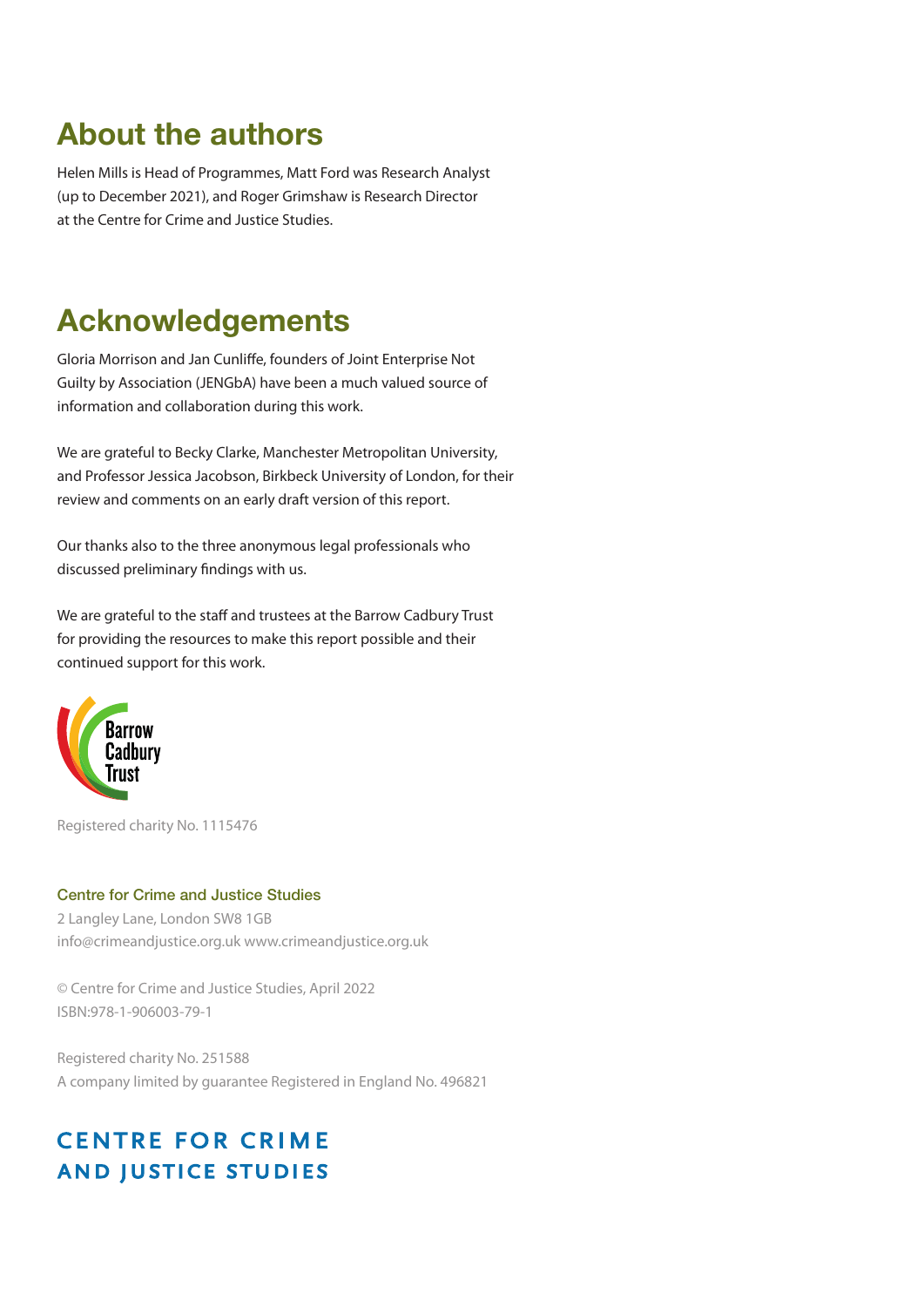### **Contents**

|              | <b>Overview and key messages</b>                          | 4  |
|--------------|-----------------------------------------------------------|----|
| 1            | <b>Background: About joint enterprise</b>                 | 6  |
|              | What is joint enterprise?                                 | 6  |
|              | Why is joint enterprise controversial?                    | 6  |
|              | The 'wrong turn'                                          | 6  |
| $\mathbf{2}$ | <b>About the research</b>                                 | 8  |
|              | Rationale                                                 | 8  |
|              | About the data                                            | 8  |
| 3            | <b>Findings</b>                                           | 10 |
| A            | How many people have been prosecuted and convicted for    |    |
|              | serious violence under joint enterprise laws?             | 10 |
| B            | Who has been prosecuted and convicted for serious         |    |
|              | violence through joint enterprise laws?                   | 10 |
| C            | What impact has the Supreme Court ruling had on trends in |    |
|              | the use of joint enterprise laws?                         | 15 |
| 4            | <b>Conclusions and recommendations</b>                    | 19 |
|              | <b>References</b>                                         | 21 |
|              | <b>Appendix A: Obtaining the data</b>                     | 22 |
|              | <b>Appendix B:</b> About the key data sources             | 23 |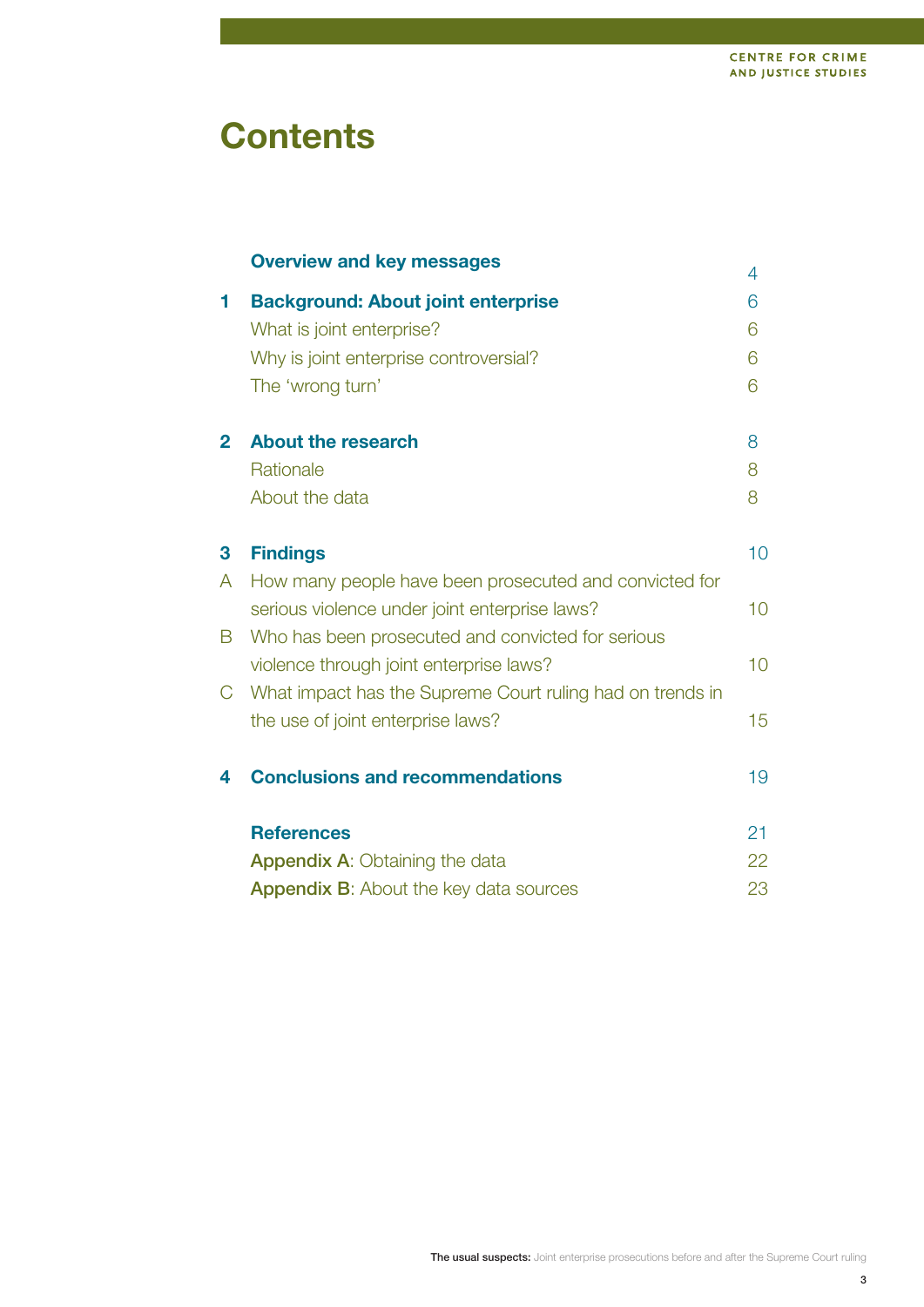### **Overview and key messages**

The usual suspects uses national data to assess the use of joint enterprise laws in prosecutions and convictions for serious violence in England and Wales over the last fifteen years.

It is the first publication to track information about multi-defendant cases and secondary suspects over this significant period of years, and features up-to-date figures inclusive of the period post the 2016 Supreme Court judgment, which

ruled the law had taken 'a wrong turn'for more than thirty years. Three key questions are considered:

- A How many people have been prosecuted and convicted for serious violence under joint enterprise laws?
- B Who has been prosecuted and convicted for serious violence through joint enterprise laws?
- C What impact has the Supreme Court ruling had on trends in the use of joint enterprise laws?

#### **Key messages**

1 Over a thousand people were convicted of murder or manslaughter as a secondary suspect in the ten year period to 2020. Over two thousand have been convicted of homicide in cases involving four or more defendants in the 15 year period to 2020.

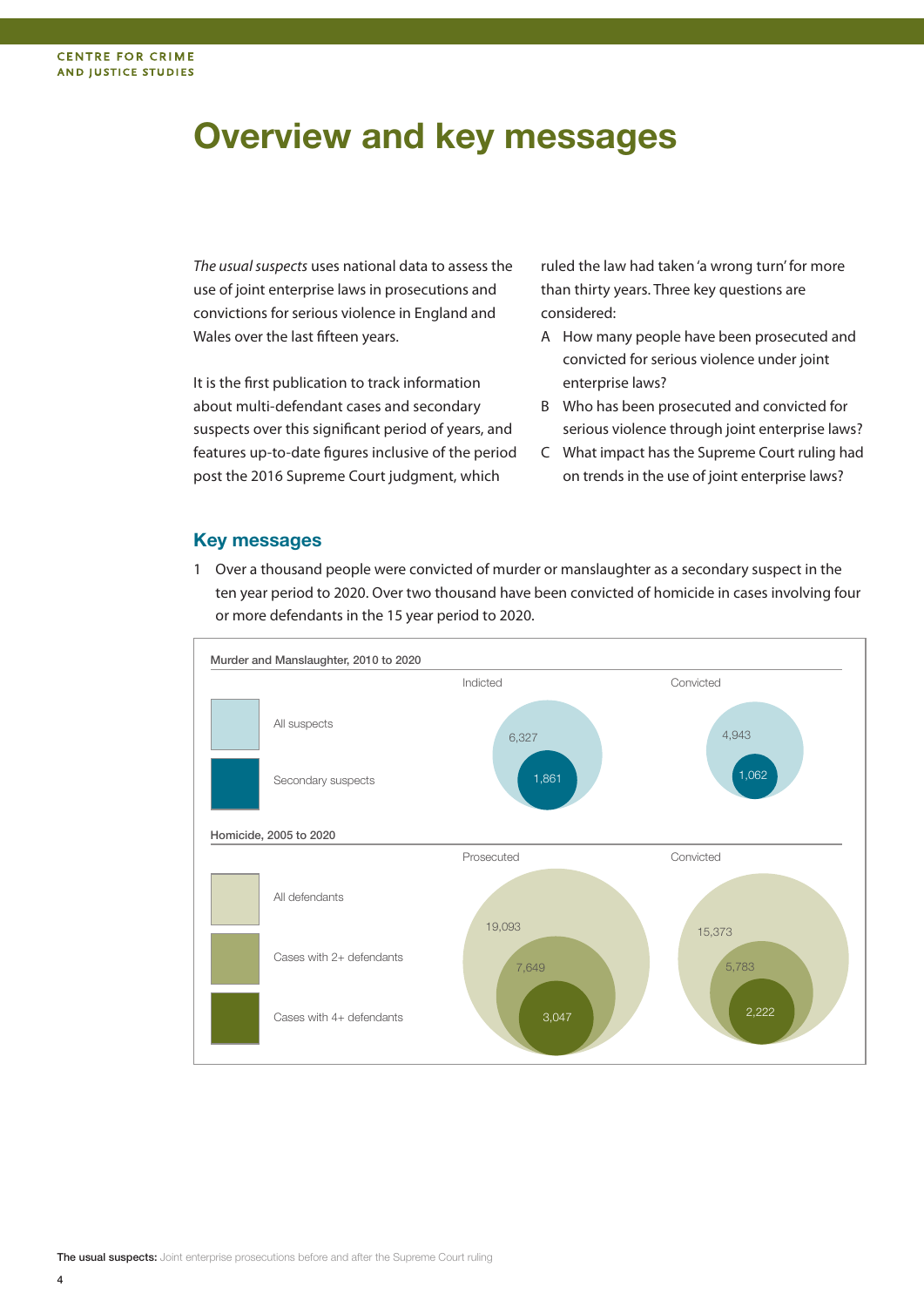2 A clear profile emerges about who has been convicted of serious violent offences through joint enterprise laws. They are predominately young men. Those from minority ethnicity communities, particularly the Black community, are consistently over represented.



#### 3 The Supreme Court verdict had no discernible impact on the numbers of people prosecuted or convicted of serious violence as secondary suspects.



#### **Recommendations**

- 1 The seriousness and scope of the issues identified in this report warrants a full parliamentary select committee investigation. To date, joint enterprise has been the subject of a short inquiry by the Justice Committee in 2012 and follow up inquiry in 2014.
- 2 The evidence of disproportionality in relation to secondary suspects, over many years, is sufficient to justify the CPS commissioning a

representative case sample audit of secondary suspect decision-making, especially for young people, in cases of homicide.

3 In the absence of improved data collection, an achievable minimum next step is for the CPS to produce regularly-updated, publicly-accessible data about the numbers and demographics of secondary suspects prosecuted and convicted for serious violence.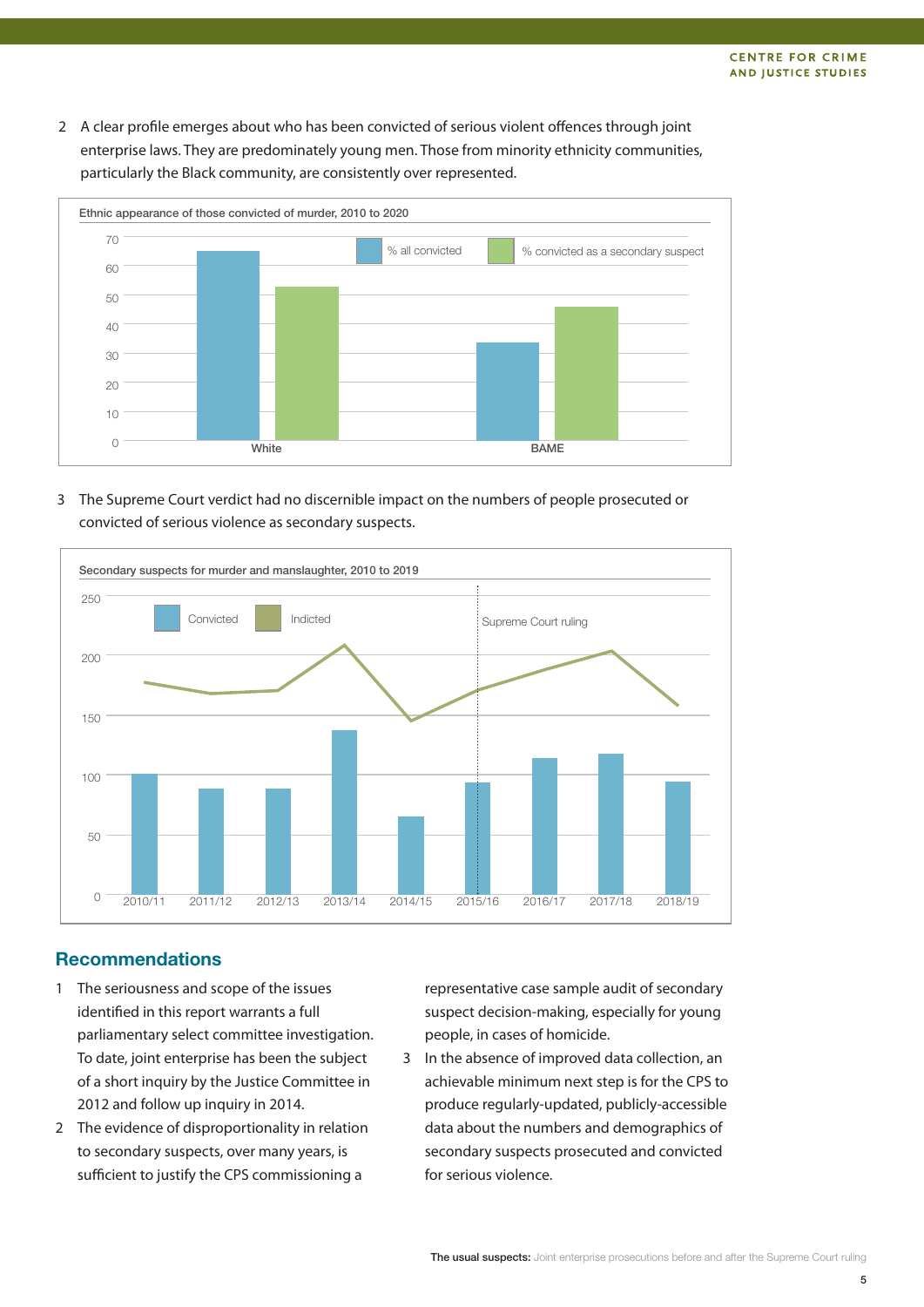### **1 Background: About joint enterprise**

#### **What is joint enterprise?**

Joint enterprise is a doctrine of criminal law which permits two or more defendants to be convicted of the same criminal offence in relation to the same incident, even where the levels and nature of involvement in the incident were different (Jacobson et al, 2016).

Individuals in a joint enterprise case may be 'principals'or'secondary parties'.

A'principal' is the person who carries out the substantive offence, for example the person who fired the gun.

A'secondary party' is one who is deemed to have assisted or encouraged a principal to commit the substantive offence, without being a principal offender. Under the doctrine of joint enterprise, the secondary party can be prosecuted and punished as if he or she were a principal offender. Secondary parties can be held liable for the principal's act on the basis of secondary liability. There is no limit to the number of secondary parties who can be charged.

#### **Why is joint enterprise controversial?**

The notion of charging more than one person in relation to the same offence is long-standing and in many ways uncontentious. Crimes can be planned and committed in groups, it is of course right that they can be prosecuted and sentenced on this basis.

However joint enterprise has received sustained criticism and concern because of the way these laws have been shown to be used, principally that joint enterprise:

■ Over criminalises and over punishes.

■ Is disproportionately employed to criminalise and sanction of those from working class communities and from ethnic minority communities, particularly the Black community.

The campaign group Joint Enterprise Not Guilty by Association (JENGbA) has been at the forefront of calls from greater scrutiny and reform, often alongside concerned parliamentarians, legal professionals, journalists, and academic allies.

The Justice Committee published two highly critical reports about joint enterprise (Justice Committee, 2012 and 2014). The findings of which inspired the Centre for Crime and Justice Studies to commission and publish a study considering the processes underlying joint enterprise prosecutions. Dangerous Associations, the resultant report, was damming (Williams and Clarke, 2016). This research demonstrated the racist practices underpinning joint enterprise prosecutions. It showed how'the gang' and association was constructed by the prosecution to build a case against those from the Black and minority ethic community in particular.

The Lammy review of racial disparities in the criminal justice system, published the following year, cited joint enterprise as an example of explicit racism in the criminal justice system (Lammy, 2017).

#### **The 'wrong turn'**

Joint enterprise is a common law doctrine, which means it has been developed by the courts over the years.

From 1985 until a Supreme Court ruling on 18 February 2016, there were three ways that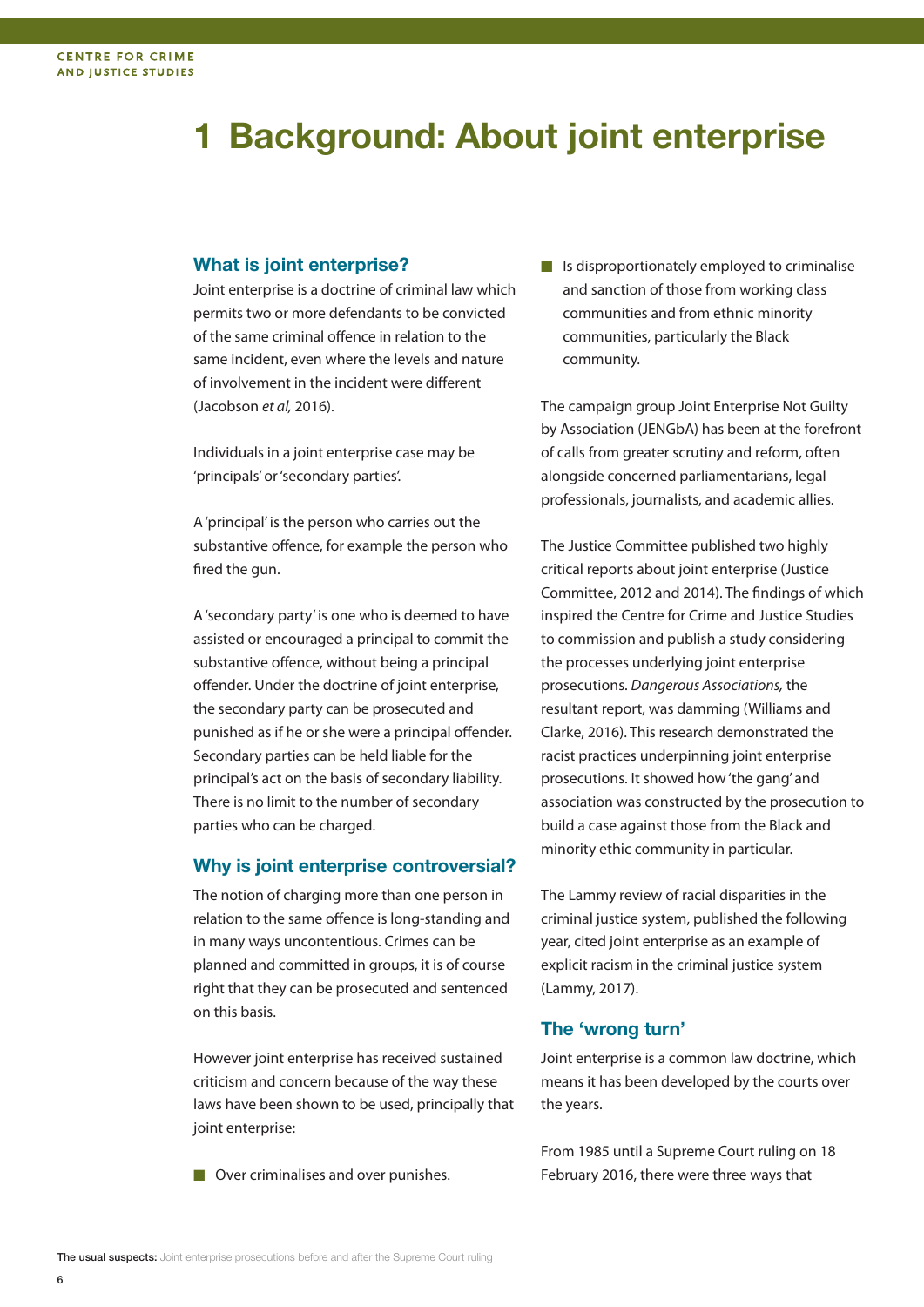multiple people could be prosecuted for a single offence under joint enterprise principles. First, if two people jointly committed a single crime. Second, if one or more people actively assisted or encouraged someone else to commit a crime. The third way, known as'parasitic accessory liability' (PAL), involved cases in which two or more people committed a crime, during which one of them committed another crime.

Under PAL, the others could be prosecuted as secondary suspects, on the basis that they should have foreseen that the principal suspect would commit another crime.

In 2016, the Supreme Court ruled that this third approach – PAL – had been wrongly applied for over thirty years, setting too low a bar for individuals to be convicted of offences they did not perpetrate. This is sometimes referred to as 'Jogee'or'the Jogee ruling', named after the individual who brought the case.

This ruling effectively abolished PAL, one of the most controversial aspects of the joint enterprise doctrine, as a basis for criminal liability. Following the verdict, PAL can still be used as evidence of intention, though it is not enough in itself to prove intent to aid or assist an offence.

The ruling was welcomed at the time by many of those concerned about the use of joint enterprise. There were high hopes that the verdict would provide a basis to appeal the conviction of some of those imprisoned during'the wrong turn.'There were also hopes that the ruling would go some way to refining the scope of one of the most troubling aspects of joint enterprise doctrine. In response to the Supreme Court ruling, the Crown Prosecution Service (CPS) revised its guidelines on secondary liability in 2019 (Crown Prosecution Service 2019). The guidelines also introduced revised criteria by which the term 'gang' could be used in the prosecution of cases, following the recommendation of the Lammy review (Lammy, 2017).

"Where people sit around the table and they plan an armed robbery, and you've got the planner, and he's got the plans and the clipboard, then you've got the driver and the guy with the shotgun, I mean that is either a conspiracy or a joint enterprise or both. I get that. But when you get a 17 year-old in a row with a load of his mates with another'gang'who are equally up for it and somebody on his side punches somebody in the wrong place, or too hard or whatever, and he hasn't done anything other than be there, just stretch that to joint culpability is what we're talking about here" Legal professional two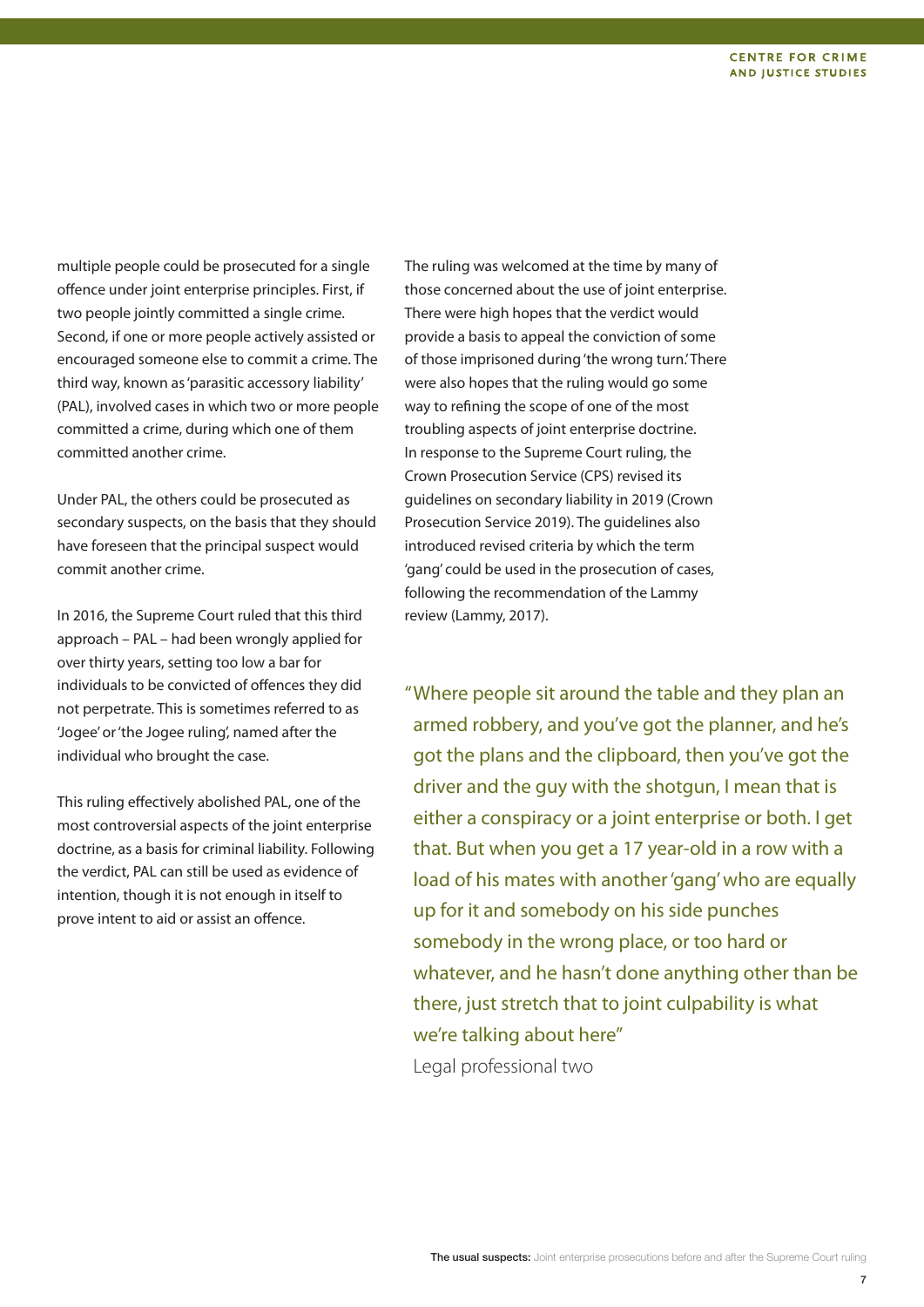### **2 About the research**

#### **Rationale**

The rationale for this research is based on the lack of data in the public domain about the use of joint enterprise, particularly in the period following the Supreme Court ruling verdict. As the House of Commons Justice Committee noted in its inquiry report on joint enterprise, back in 2012:

"We were surprised to learn in the course of this inquiry that no record is made of the number of people charged under Joint Enterprise every year, or the outcomes of those cases. Given the evidence we heard that the doctrine is being applied inconsistently, together with the high number of cases involving Joint Enterprise being heard in the Court of Appeal, we would have expected that such data would have been collated to ascertain a true picture of the number of charges, convictions and appealsinvolving the Joint Enterprise doctrine. We have recommended such data be collated in future." (Justice Committee, 2012: 3)

A decade on from this observation, this lack of data remains the case. Despite numerous requests for more information, there are still no official sources about joint enterprise. As the Justice Minister, James Cartlidge, explained in parliament earlier this year:

"The Ministry of Justice only collects information on how many defendants are prosecuted and convicted for each offence in any given year. Information is not collated on whether a prosecution or conviction relied on the law of joint enterprise. Such information may be held on court records but could only be obtained at disproportionate cost." (HC Deb, 24 February 2022, cW)

No data is collated about whether joint enterprise principles have been applied during the process of charge, prosecution and conviction, let alone more detailed information about which particular principle of secondary liability is being relied upon.

As others have noted, this presents significant challenges to understanding the use of this complex and controversial aspect of law. Only a partial picture can be established from secondary analysis due to this limited data collection. In the absence of official data, we submitted a series of Freedom of Information requests, similar to the method adopted by a Bureau of Investigative Journalism report on joint enterprise some years ago (McClenaghan et al. 2014).

Our focus in this report is on those prosecuted and convicted for serious violent offences through joint enterprise laws. We do not look at the number of cases (one case could involve the prosecution of several individuals) or at the number of victims or at the number of appeals of joint enterprise convictions.

#### **About the data Statistics**

The Ministry of Justice, CPS and Home Office were all asked for data about serious violence prosecutions, through Freedom of Information requests. The data each institution held differed and our requests to each reflected this. For a description of what we did to obtain the data through Freedom of Information requests, see appendix A.

Two main data sources obtained through this process are used in this report.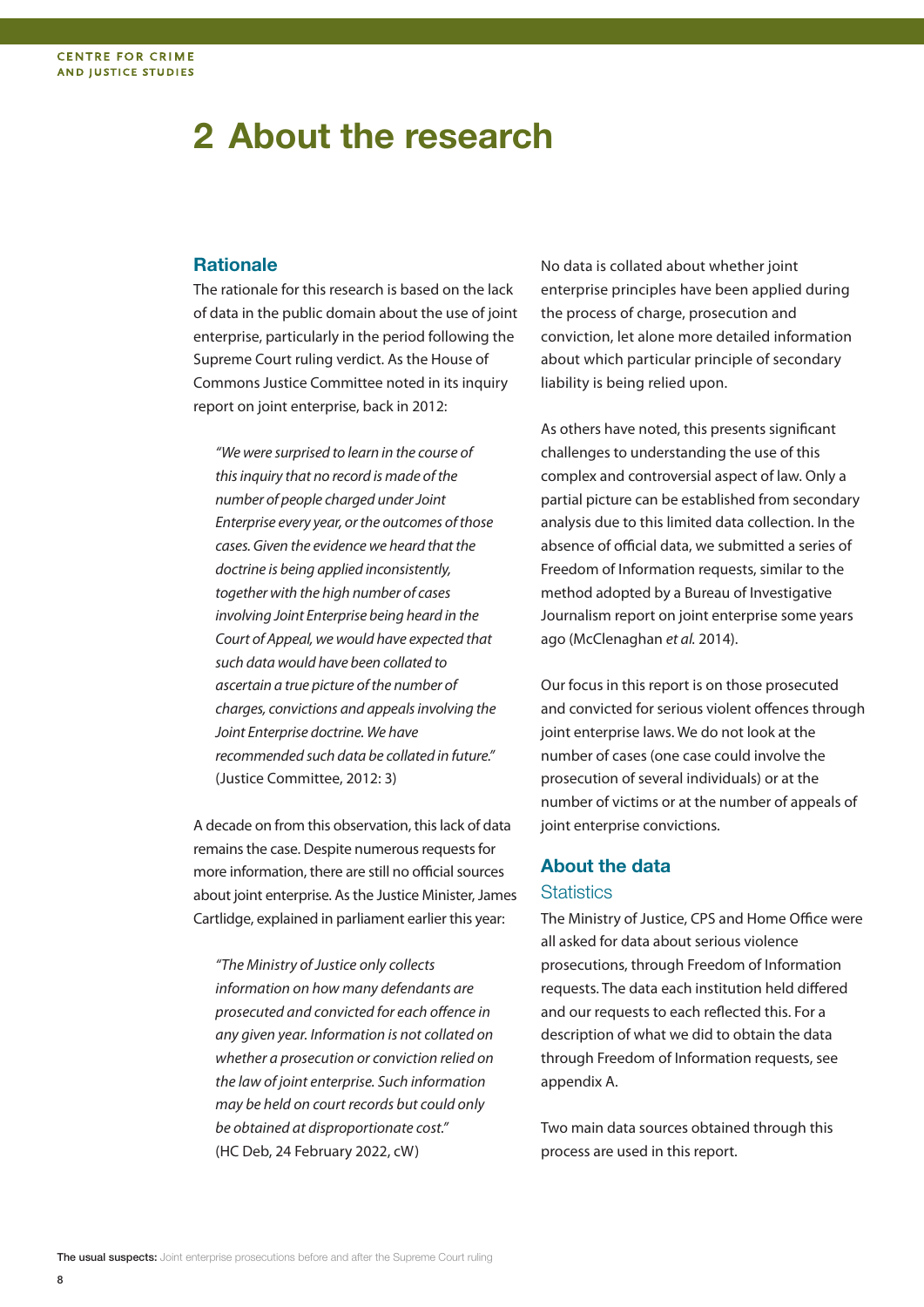#### Table 1: About key data sources

| Institution       | Crown Prosecution Service (CPS) | Home Office (HO)                      |
|-------------------|---------------------------------|---------------------------------------|
| Period covered    | 2005 to 2020 (16 years of data) | 2009/20 to 2019/20 (11 years of data) |
| Fol Act reference | CPS M 10120                     | HO 65127 and 66548                    |

Whilst murder and manslaughter both refer to specific offences, homicide is a collective category of many offences including murder, attempted murder and manslaughter. In this report we used the term'serious violence'to refer to data from both sources.

For more detail about each dataset and the key caveats to bear in mind as a measure of joint enterprise, see appendix B. Despite the caveats, and in the absence of better data collection, these figures are the best guide available to gauging

trends about how this complex and problematic area of law is working.

#### Contemporary accounts

An initial set of data obtained through Freedom of Information requests was shared with three legal experts familiar with joint enterprise cases, with whom we discussed the data in the context of their court experiences. All the quotes featured in this report were obtained from this consultation and are provided here to help put this official data into context.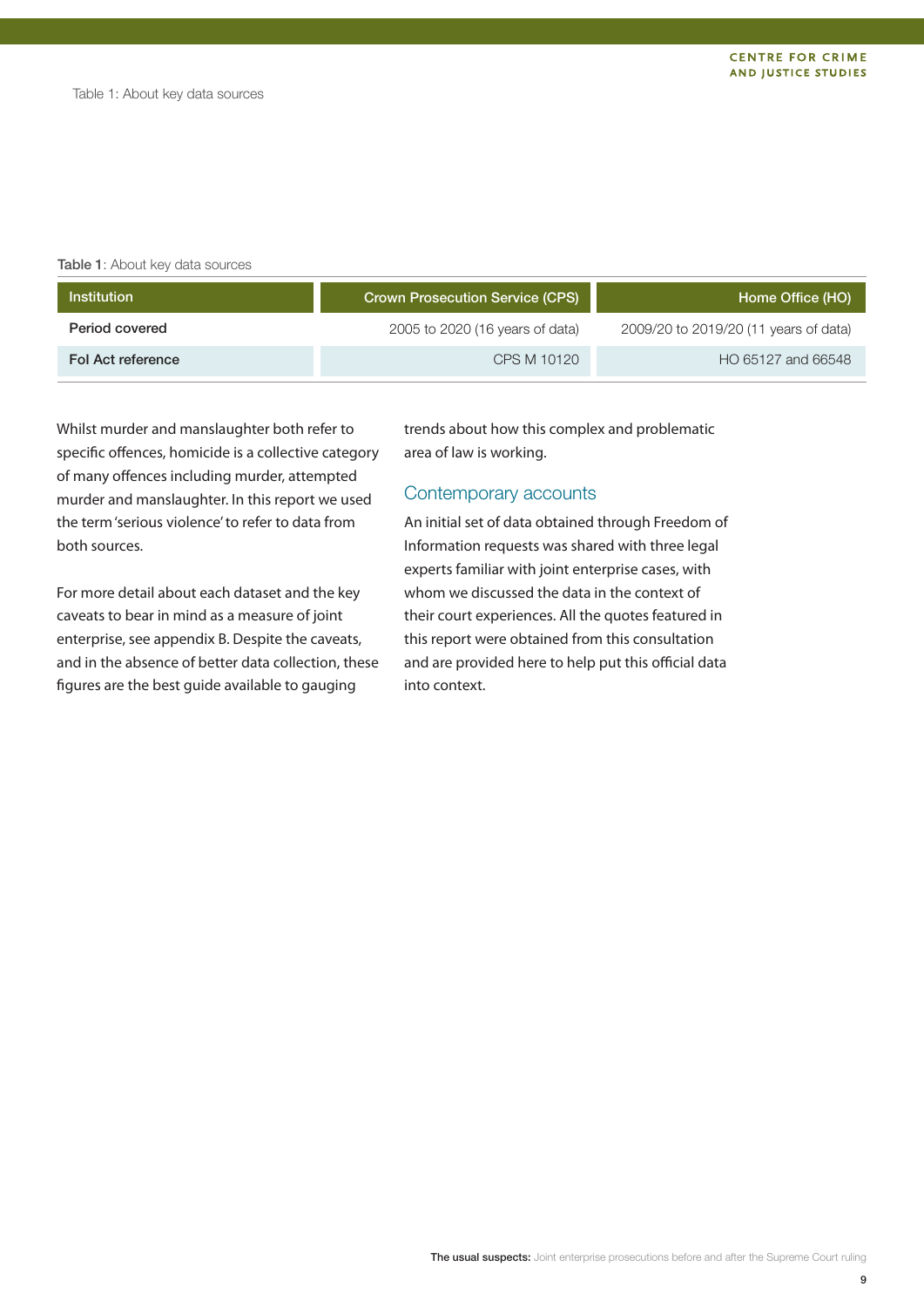## **3 Findings**

#### **A How many people have been prosecuted and convicted for serious violence under joint enterprise laws?**

#### Overall figures

1 Indicted refers to all defendants who have been charged with an offence and had an indictment against them presented at court.

**Over a thousand people were convicted of murder or manslaughter as a secondary suspect in the ten year period to 2020. Over two thousand have been convicted of homicide in cases involving four or more defendants in the 15 year period to 2020.**

Secondary suspects formed around three in ten of those indicted<sup>1</sup> for murder and manslaughter and two in ten of those convicted for these offences.

Figure 1: Prosecutions and convictions

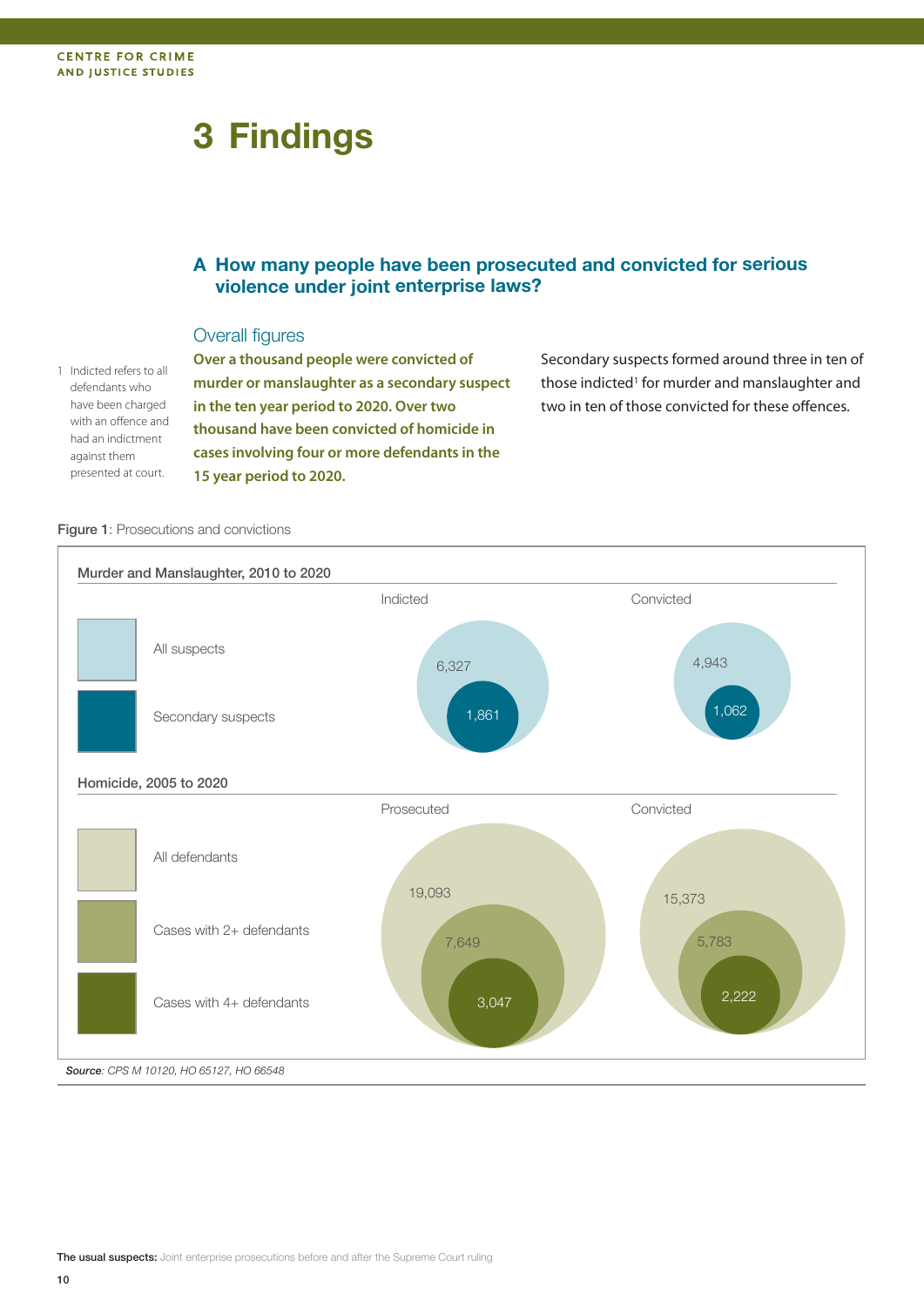The conviction rate for secondary suspects indicted for murder was relatively low (four in ten) compared with all suspects (six in ten).

Each year between 2005 - 2020, more than 200 people were homicide defendants in cases involving two or more defendants. In most years, this rose to more than 300 people. In all but one year in this period, more than 100 people were homicide defendants in cases involving four or more defendants.

In 2020, the most recent year for which there is data, 400 homicide defendants were prosecuted in cases with two or more defendants, of which around a quarter (130), were prosecuted in cases with four or more defendants.

#### How many people were convicted during 'the wrong turn?'

Although there is data on the numbers of secondary suspects indicted for murder and manslaughter, there is no official data on how many of these secondary suspects were specifically indicted or convicted on the basis of PAL during this period. We can, however, make some estimates of the numbers of people convicted in cases of murder and manslaughter in which PAL *could* have been applied. In the seven

years up to the Supreme Court ruling (from 2009/10 to 2015/16):

- 426 people were convicted of murder as a secondary suspect.
- 272 people were convicted of manslaughter as a secondary suspect.

These figures identify a much wider category than only those convicted under PAL for these offences. Those convicted as secondary suspects during these years will have been held liable on the basis of intending to assist or encourage a principal, or on the basis of foresight under PAL. However, it is not possible to identify the number or proportion of these cases which involved PAL as distinct from those held liable on the basis of assisting or encouraging a principal, let alone the subset that relied on PAL to secure a conviction.

These figures are frustratingly limited. The law has been acknowledged as having taken'wrong turn' for over 30 years. Yet no audit has been conducted of cases during this period to assess the number or proportion of cases in which PAL could have been misapplied. The figures here cover only seven years of this period. They also only apply to murder and manslaughter and are not inclusive of convictions for other offences potentially secured through PAL.

### **B Who has been prosecuted and convicted for serious violence through joint enterprise laws?**

**A clear profile emerges about who has been convicted of serious violent offences through joint enterprise laws. They are predominately young men. Those from minority ethnicity communities, particularly the Black community, are consistently over represented.**

#### Predominantly male

Around 90 per cent of defendants in multiple prosecution cases for serious violence were male. The high proportion of men convicted for serious violence through joint enterprise laws is not remarkable. Men dominate convictions for serious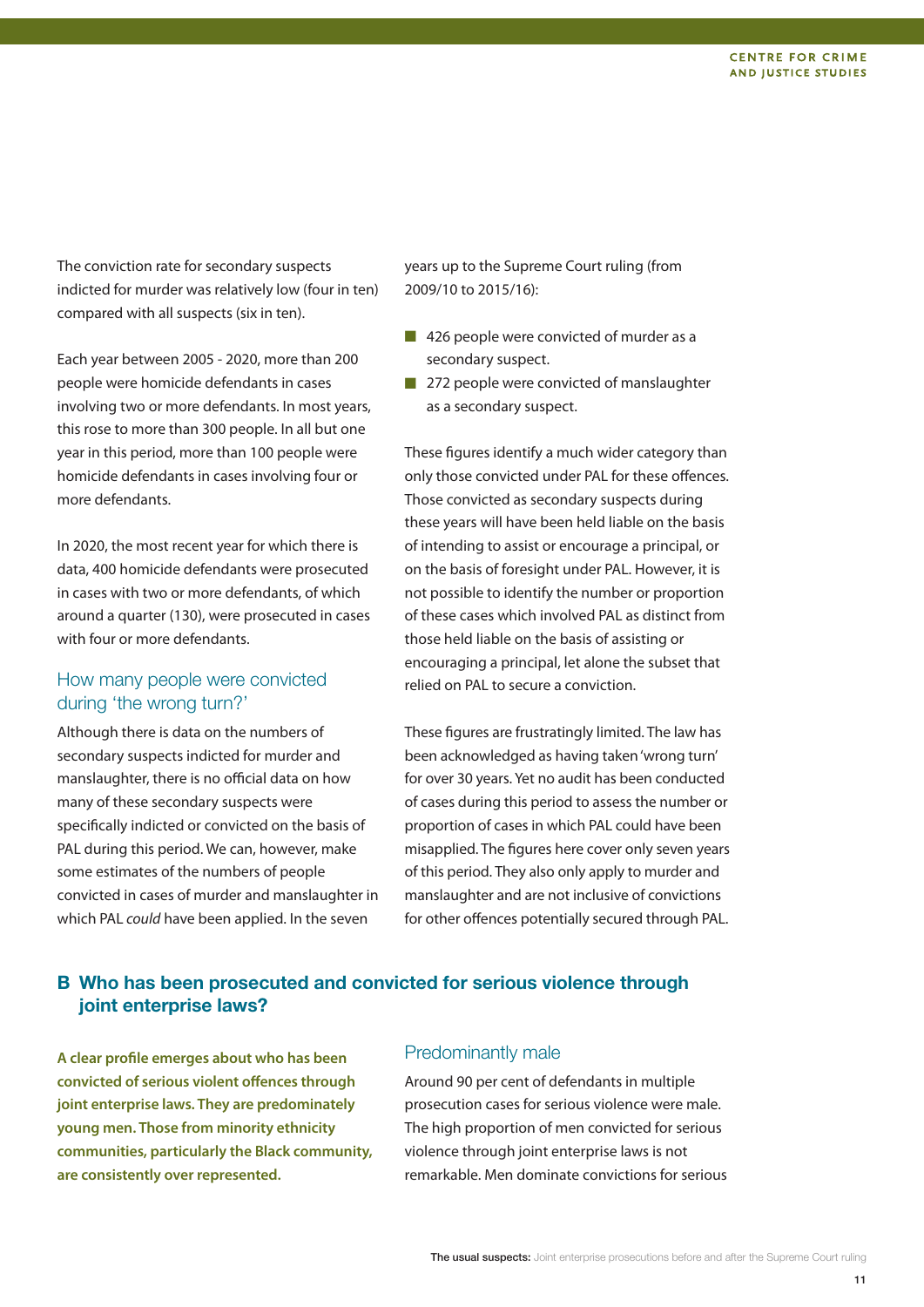#### **CENTRE FOR CRIME AND JUSTICE STUDIES**

#### Figure 2: Secondary suspects by sex



violent offences and the figures here reflect that. Indeed, females with convictions for serious violence through joint enterprise laws have been found to be peripheral to the violent incident itself. Research with imprisoned women convicted through joint enterprise laws found'90% engaged in no violence in relation to the events related to their joint enterprise conviction. In no cases did the women use a deadly weapon'(Clarke and Chadwick, 2020).

#### Young people are over-represented

Whilst it is also true that young adults are overrepresented amongst those convicted of serious violence offences in general, compared to their distribution in the overall population, figure 3 shows that prosecutions and convictions for serious violent offences in multi-defendant cases disproportionately involve young adults as defendants.

| Age group           | All defendants (%) | Cases with 2+ defendants (%) | Cases with 4+ defendants (%) |
|---------------------|--------------------|------------------------------|------------------------------|
| $10 - 13$           | $<$ 1              | $<$ 1                        | $<$ 1                        |
| $14 - 17$           | 8                  | 13                           | 17                           |
| 18-24               | 28                 | 38                           | 42                           |
| $25 - 59$           | 55                 | 44                           | 38                           |
| 60-69               | $\overline{2}$     |                              |                              |
| 70-79               |                    | $\circ$                      | $\circ$                      |
| $80+$               |                    | $\mathcal{O}$                | $\mathcal{O}$                |
| Not Provided        | $\overline{4}$     | 3                            | $\overline{2}$               |
| $N=$                | 19,093             | 7,649                        | 3,047                        |
| Source: CPS M-10120 |                    |                              |                              |

#### Table 2: Homicide prosecutions, 2005 to 2020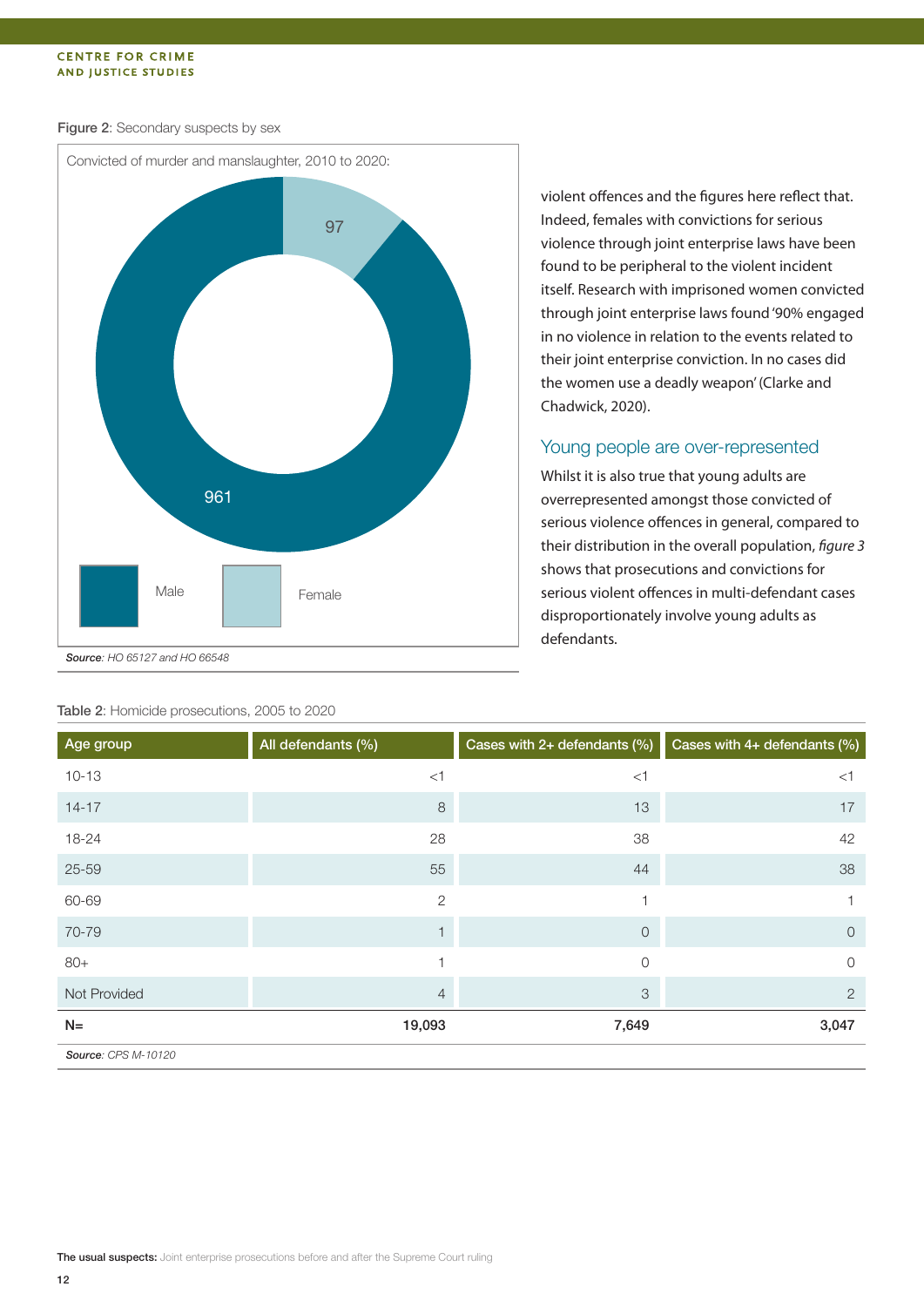

Figure 3: 14 – 25 year olds prosecuted for homicide, 2005 to 2020

More than a third of homicide defendants in cases involving two or more defendants were young adults (aged 18-24). The number of young adults rose to four in ten defendants in homicide prosecutions involving four or more defendants. Young people aged 14-17 year-old were also more prominent as defendants in homicide cases with four or more defendants compared to the age profile of defendants in homicide cases overall.

A similar distribution was found for murder and manslaughter. Those convicted as secondary suspects in these cases had a younger profile than that of the age profile of those convicted for murder and manslaughter generally.

Previous research has shown the lengthy custodial consequences imposed on young people with serious violence convictions under joint enterprise (Crewe et al 2014). This is particularly the case for murder. The length of custodial sentences for

Figure 4: Under 25 year olds convicted of homicide in multi-defendant cases, 2005 to 2020

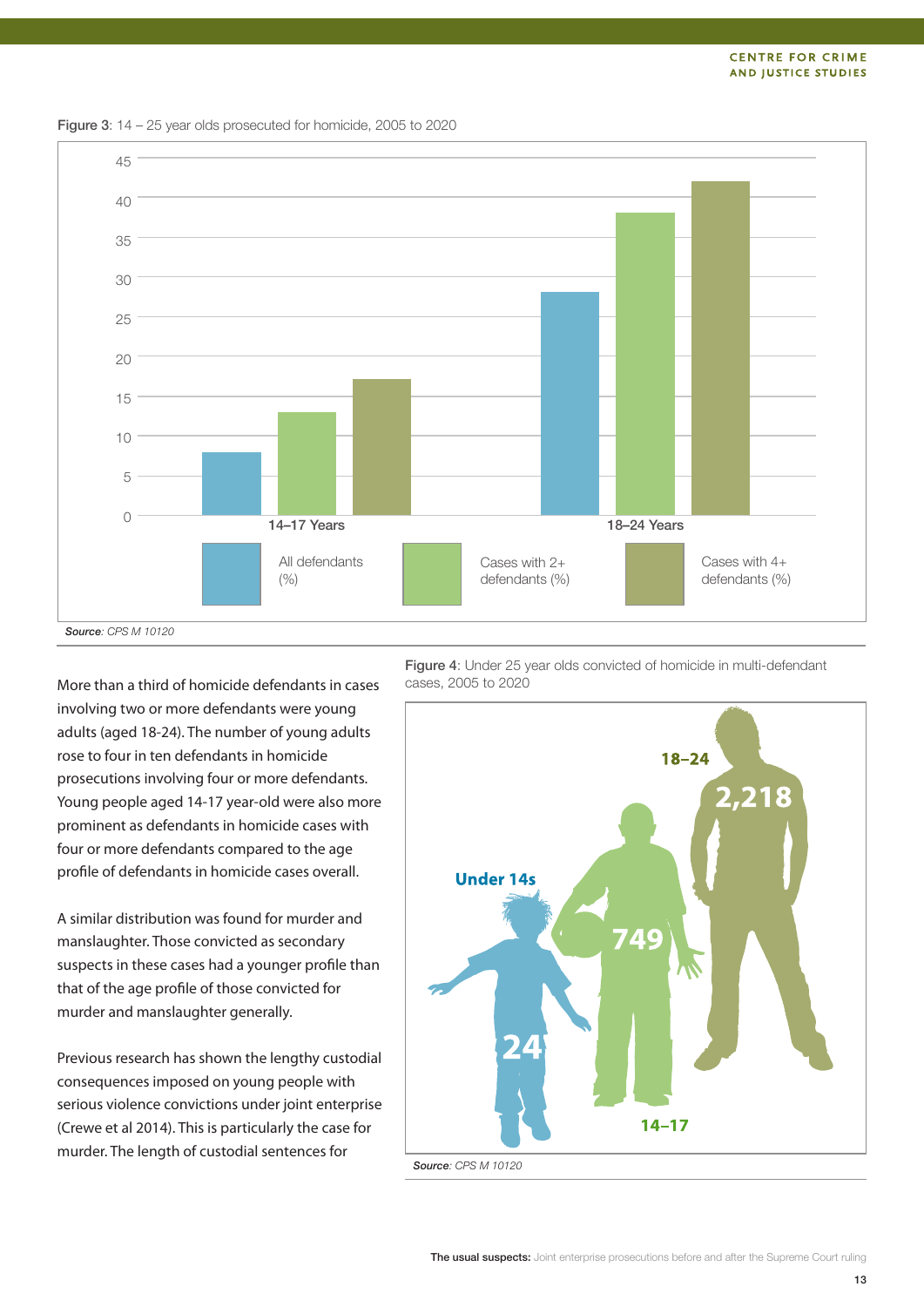murder has increased due to changes in legislation. When a murder involves a knife, the statutory starting point for sentencing is 25 years in prison for those aged over 21 years old, and 30 if the murder involved a firearm. Whether an individual is convicted as a principal suspect, or on the basis of secondary liability, is not officially recognised as a mitigating factor in sentencing.

#### Consistent over-representation of Black people

When data about ethnicity was analysed, a broad historical pattern emerged from the homicide data over the past 15 years.

Approximately 30 per cent of all defendants convicted for homicide were from Black and



Figure 5: Ethnic appearance of those convicted of murder, 2010 to 2020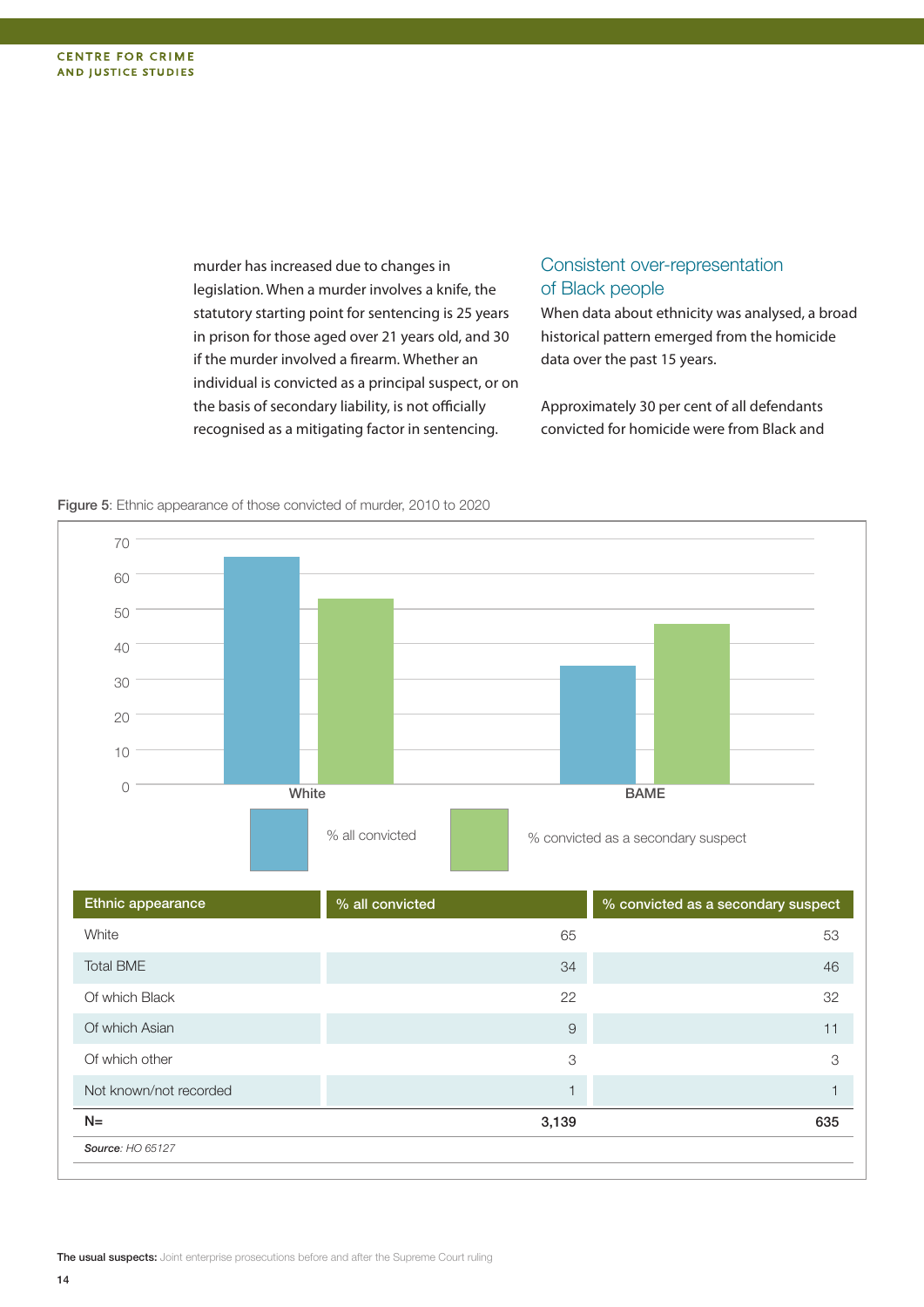minority ethnic communities, rising to 40 per cent of those convicted in cases involving two or more defendants, and 50 per cent of those convicted in cases involving four or more defendants.

The data for murder (figure 5) indicates that those from Black and minority ethnic communities form nearly half of those convicted of murder as a secondary suspect (46 per cent). This is a significantly higher proportion compared to the profile of all those convicted for murder (34 per cent).

This disproportionality was particularly the case for those from the Black community. Black people form around a third of all those convicted of murder as a secondary suspect. This is a higher proportion compared to the ethnic profile of all those convicted for murder, by some 10 per cent. For manslaughter too, people of Black ethnic appearance formed higher proportions of secondary suspects convicted of manslaughter compared to all those convicted of manslaughter (30 per cent compared to 18 per cent).

The data we have collected updates the previously-available information about who has been prosecuted and convicted for serious violence through joint enterprise laws. However, the over-representation of young people and those from Black and minority ethnic communities amongst those convicted for serious violence, through joint enterprise laws, is wellestablished by previous studies based on prisoner surveys (Crewe et al 2014; Williams and Clarke 2016) and has been highlighted in official reviews (Justice Committee 2014; Lammy 2017) .

To understand how and why this disproportionality occurs, these figures should be considered alongside empirical work on the police and court processes that underlay these convictions (Williams and Clarke 2016; Clarke and Williams 2020). This work has shown how the identification and stigmatisation of groups as'gangs' in the prosecution process widens the net. Prosecution through association stereotypes young Black men in particular and links them with violent criminal behaviour.

"The language of'these people' is often used, you know, I had a case this year where in the closing speech by the prosecutor he said'these people are not normal'"

Legal professional one

"If we look at our inner cities, where a lot of young men congregate and meet, of course through social media and the music scene, it's all very easy when there's an act of violence to lump everyone together and say well they are a gang, [..] in terms of bringing a prosecution where you want to have principals and secondaries and then you rely on social media and things that are perhaps posted" Legal professional three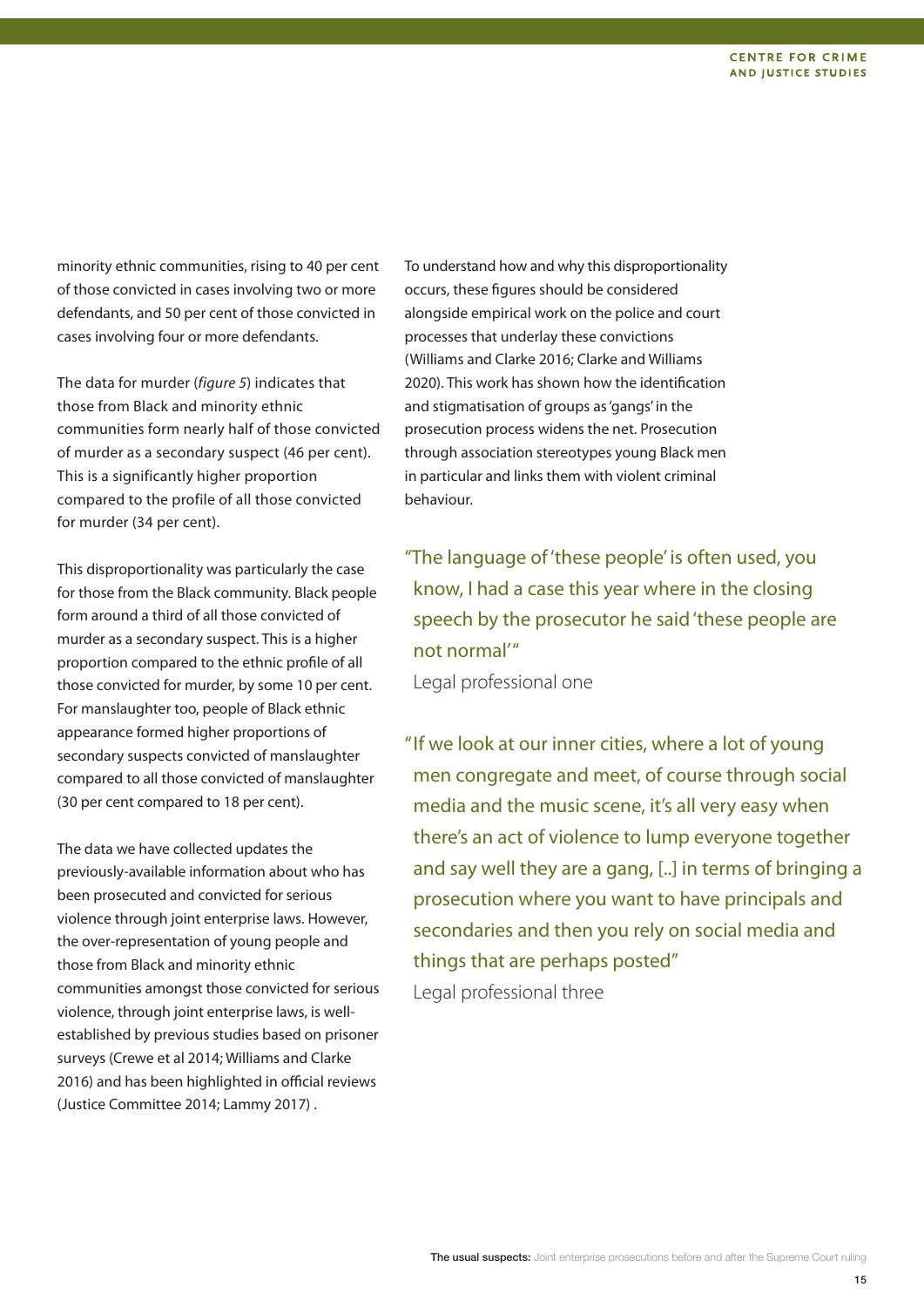### **C What impact has the Supreme Court ruling had on trends in the use of joint enterprise laws?**

**The Supreme Court verdict had no discernible impact on the numbers of people prosecuted or convicted of serious violence as secondary suspects.**

As previously discussed, it is not possible to distinguish in the data those cases that relied on PAL to secure a conviction. However the timeframe of data we have can help to address whether Supreme Court ruling introduced, as some had hoped for at the time, some restraint in the prosecution of secondary suspects. If it did, we would expect to see a significant decline in the number and proportion of secondary suspects compared with all suspects in the years following the Supreme Court ruling verdict, and explore if any decline was proportionate, particularly in respect of age or ethnicity.

When relevant periods in time are compared, before and after the Supreme Court ruling, the judgment appears to have made little material difference to the general trend or pattern among the prosecution of secondary suspects for serious violence.

Figure 6: Secondary suspects for murder and manslaughter, 2010 to 2019

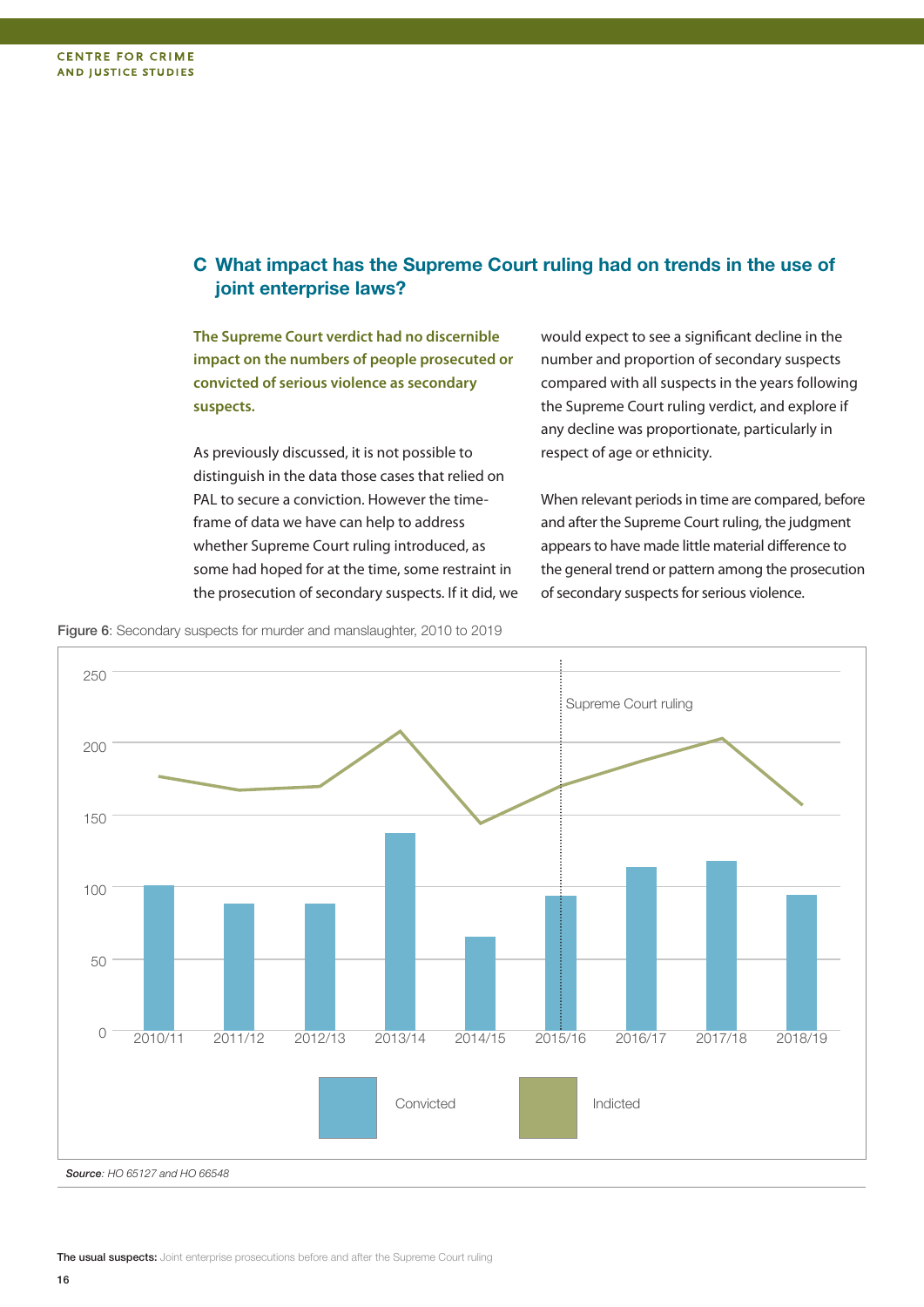#### Table 3: Secondary suspects for murder and manslaughter

|                          | Pre Supreme Court ruling | <b>Around Supreme Court ruling</b> | Post Supreme Court ruling |
|--------------------------|--------------------------|------------------------------------|---------------------------|
|                          | 2010/11to 2012/13        | 2013/14 to 2015/16                 | 2016/17 to 2018/19*       |
| Indicted                 | 514                      | 522                                | 547                       |
| Convicted                | 278                      | 296                                | 326                       |
| Proportion indicted (%)  | 27                       | 30                                 | 31                        |
| Proportion convicted (%) | 19                       | 22                                 | 24                        |

Source: HO 65127 and 66548

**Note:**  $* =$  The number of cases in this period may increase due to the time lag in completion of cases.

Trends in secondary suspects indicted and convicted as a proportion of all suspects indicted and convicted also shows little change after the Supreme Court ruling. There is also little shift over time period considered here in the proportion of those indicted for murder who are convicted, at around 40 per cent.

The lag in time it takes for murder trials to conclude makes trends since the Supreme Court ruling more difficult to analyse conclusively. However, on the basis of this data, there is no indication of a significant reduction in the proportion of secondary suspects after the Supreme Court ruling.



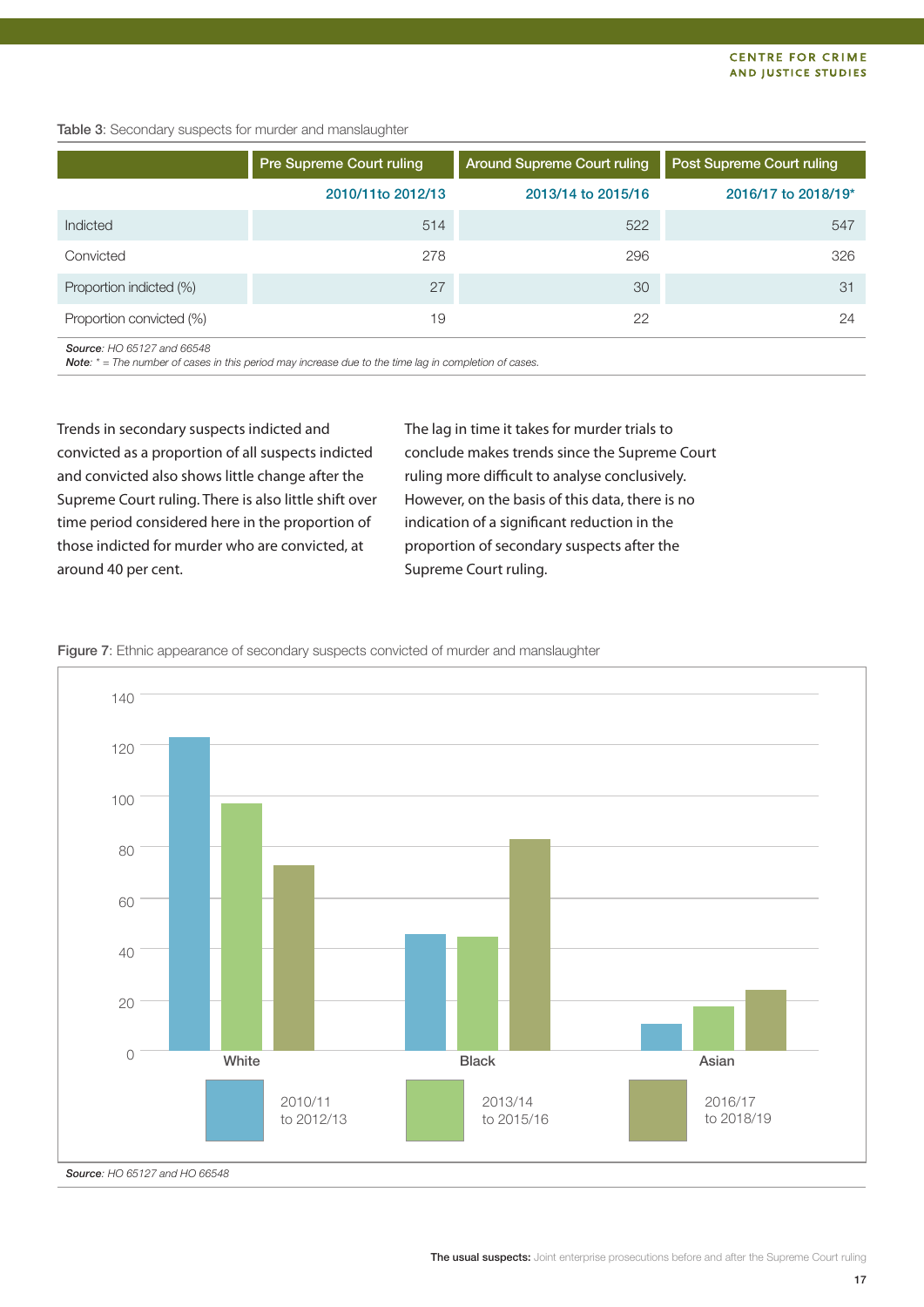|                        | <b>Pre Supreme Court ruling</b> | <b>Around Supreme Court ruling</b> | <b>Post Supreme Court ruling</b> |
|------------------------|---------------------------------|------------------------------------|----------------------------------|
|                        | 2010/11 to 2012/13              | 2013/14 to 2015/16                 | 2016/17 to 2018/19               |
| White                  | 123                             | 97                                 | 73                               |
| <b>Black</b>           | 46                              | 45                                 | 83                               |
| Asian                  | 11                              | 18                                 | 24                               |
| Other                  | 3                               | 3                                  | 5                                |
| Not known/not recorded |                                 |                                    | $\mathcal{P}$                    |
| <b>BME</b>             | 60                              | 66                                 | 112                              |

#### Table 4: Ethnic appearance of secondary suspects convicted of murder and manslaughter

Source: HO 65127 and 66548.

**Note:**  $* =$  The number of cases in this period may increase due to the time lag in completion of cases.

"My impression is that the approach by prosecutors hasn't changed at all, if anything I would say it's got worse because what they now try and do is say 'well everybody is a principal offender', it's joint or some form of shared intention or common purpose or even charging conspiracy" Legal professional one

"They effectively said'Jogee does make a difference, but really only to the way joint enterprise is expressed', so it didn't put a brake on the police or the CPS casting the net very wide in terms of particularly homicide offences"

Legal professional two

"Prosecutors are still slipping back into their old ways of foresight and bringing in other issues, which really should've been left post-Jogee, but they're still reverting to type, and so whilst there is this acceptance that we have to show active participation or encouragement, a lot of the evidence which they seek to rely on is based really on the old principles" Legal professional three

There were no notable changes to the established age and sex profile of secondary suspects in the period following the Supreme Court ruling judgment.

The data also suggests there has been no significant reduction in the proportion of secondary suspects from Black and minority ethnic communities. Indeed, there are indications that the most recent period has seen some increase in ethnic disproportionality among secondary suspects. However these detailed comparisons need to be understood in terms of fairly small numerical differences between the time periods. The number of Black people convicted of murder as secondary suspects rose from 45 to 83 (from 27 per cent to 44 per cent of secondary suspect convictions) when comparing the relevant time periods before and after the Supreme Court ruling.

The explanation put to us by legal professionals familiar with the use of joint enterprise laws is that the Supreme Court ruling has changed the principles or precise way in which joint enterprise is articulated. They described a move away from PAL, as per the intention of the Supreme Court ruling, to assistance or encouragement. However, the Supreme Court verdict has not impacted on the overall use of joint enterprise nor addressed concerns regarding its low threshold and racialised outcomes.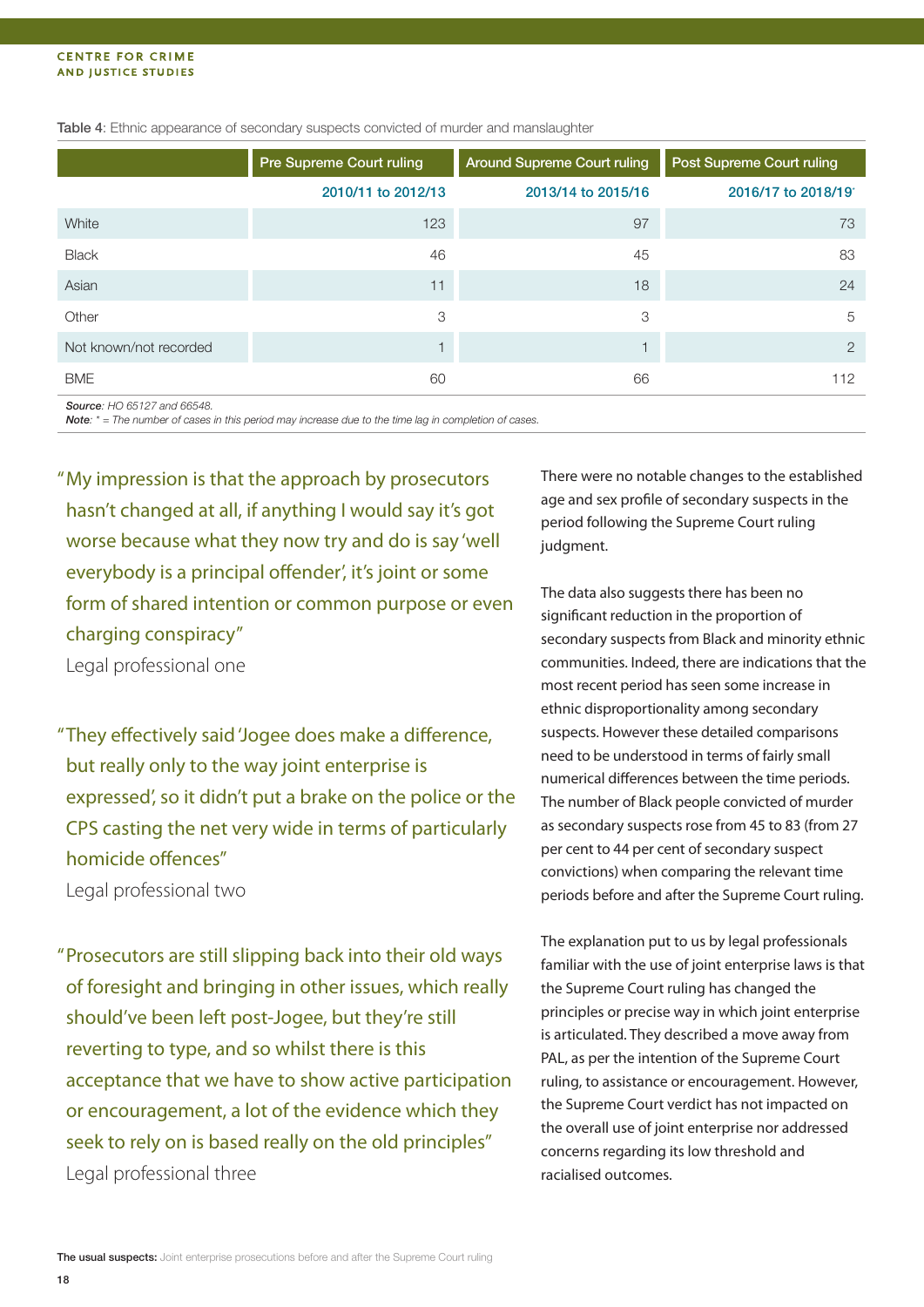### **Conclusions and recommendations**

#### **The usual suspects**

Stretching over a period of more than a decade, the data reveals the scope of secondary liability across the prosecution of serious violence offences. Of concern, but not surprise, the data shows an over-representation of children and young adults, and of defendants of Black appearance.

The data also shows the little discernible change in the use of joint enterprise over time. There is no evidence that the number of secondary suspect prosecutions has reduced in the period following the Supreme Court ruling in 2016, as some had hoped for at the time. Indeed, as the planned introduction of Serious Violence Reduction Orders demonstrates, the government continues to view guilt by association as important.

We make the following specific recommendations for the future.

### **1 Select Committee Inquiry**

Enough evidence about the questionable application of joint enterprise laws has already emerged to cast doubt on current practices and to demand fresh answers from the prosecuting authorities. The seriousness and scope of these issues warrants the consideration of a full parliamentary select committee investigation. To date, joint enterprise has been the subject of a short inquiry by the Justice Committee in 2012 and follow up inquiry in 2014.

#### **2 Crown Prosecution Service accountability**

The law demands that those responsible for serious violence are identified and held to account. However, justice requires that the law be applied equally. The scale of the racial disparities revealed by this research over such a long period requires explanation. How does it come about that such clear trends are maintained, year on year?

This more than meets the criteria set out by the Lammy review, for institutions to'explain or reform'(Lammy, 2017). The CPS should commission an independent representative audit of secondary suspect decision-making, especially for young people, in cases of homicide. The purpose would be to look in-depth and comprehensively at prosecution decision-making in such cases, from the point of first charge to sentencing outcome, and identify any evidence of racial bias in considerations or in decisions.

#### **3 Improved transparency** Current practices

The lack of data about this problematic and complex area of law has prompted longstanding requests for improved data collection (Justice Committee, 2014; Lammy, 2017 and most recently Liberty, 2022). We note the government has taken up previous calls made a number of years ago to improve data collection regarding the use of joint enterprise, including assessing the options to record cases on the basis of liability: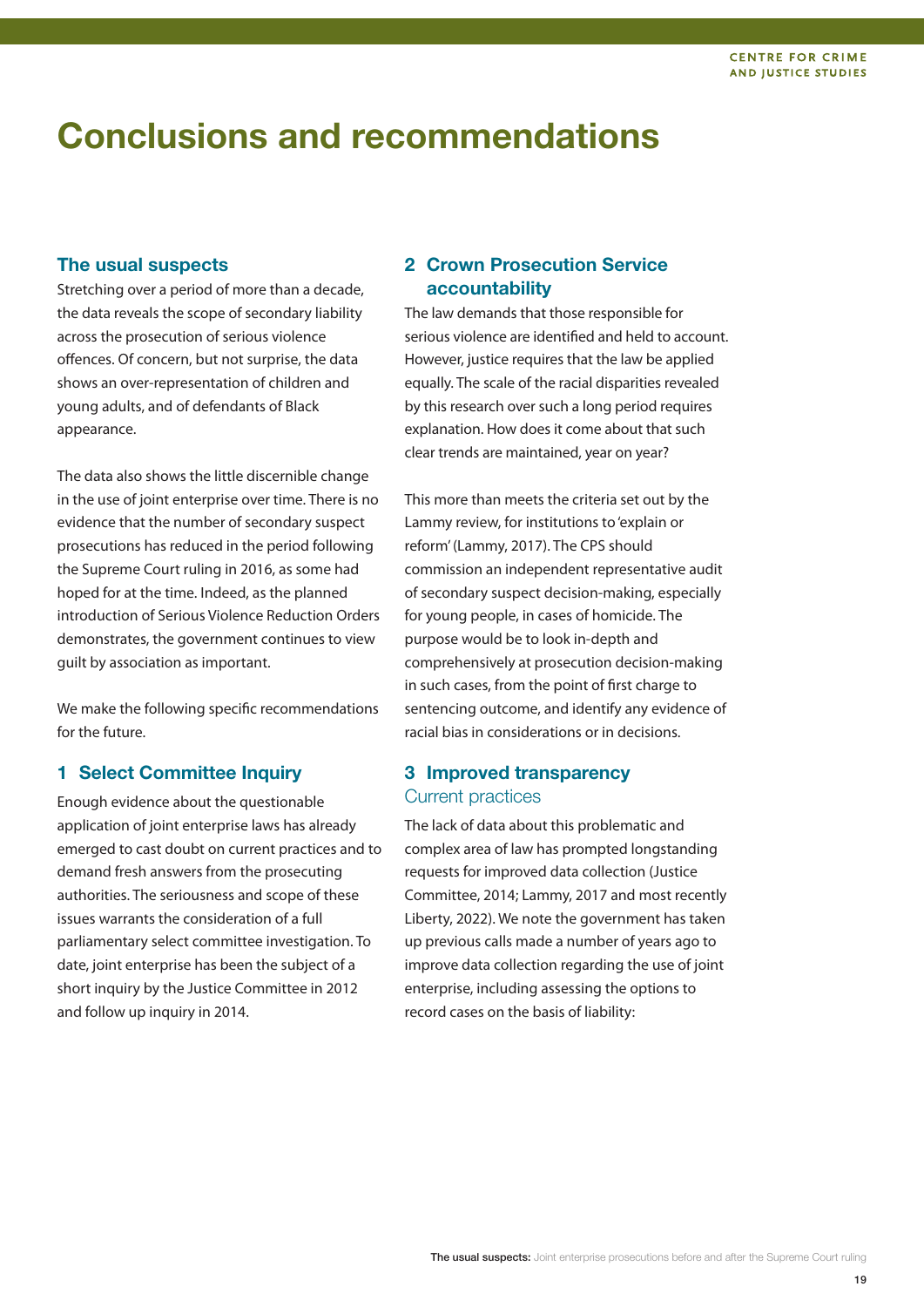"Collecting data on joint enterprise casesis being considered as part of the Common Platform Programme. The Common Platform aimsto provide a single case management system that will enable the sharing of evidence and case information across the Criminal Justice System". (HC Deb, 31 January 2018, cW)

However, the government's response on this issue earlier this year suggests these plans have not come to fruition and may have been dropped:

"The Ministry of Justice only collects information on how many defendants are prosecuted and convicted for each offence in any given year. Information is not collated on whether a prosecution or conviction relied on the law of joint enterprise. Such information may be held on court records but could only be obtained at disproportionate cost". (HC Deb, 24 February 2022, cW)

Despite numerous attempts during this research to find out whether information about joint enterprise is now being collated by the CPS, and if so how it could be accessed, we were unsuccessful. We will, however, seek clarity from the CPS about its attempts to improve the available data about the use of joint enterprise.

In the absence of improved data collection, an achievable minimum next step is for the CPS to produce regularly-updated, publicly-accessible data about the numbers and demographics of secondary suspects prosecuted and convicted for serious violence.

#### Historic injustice

In addition to improved data collection to better understand and hold current practices to account, there is an additional issue of clarifying and, where necessary, rectifying unjust previous practices. The Supreme Court ruled in 2016 that the law on secondary liability had taken a wrong turn for over three decades and abolished PAL as the sole basis for criminal liability.

Only one conviction has been successfully been overturned since the verdict, with campaigners critical of the high threshold the substantial injustice test has created for individuals to appeal their convictions.

No data has been made available which allows a clear picture to emerge about the number and proportion of cases which relied on PAL for conviction during this period. This is too important a matter to be left unresolved. It warrants the CPS undertaking an audit to sample and assess the number and proportion of cases within which PAL was applied prior to 2016.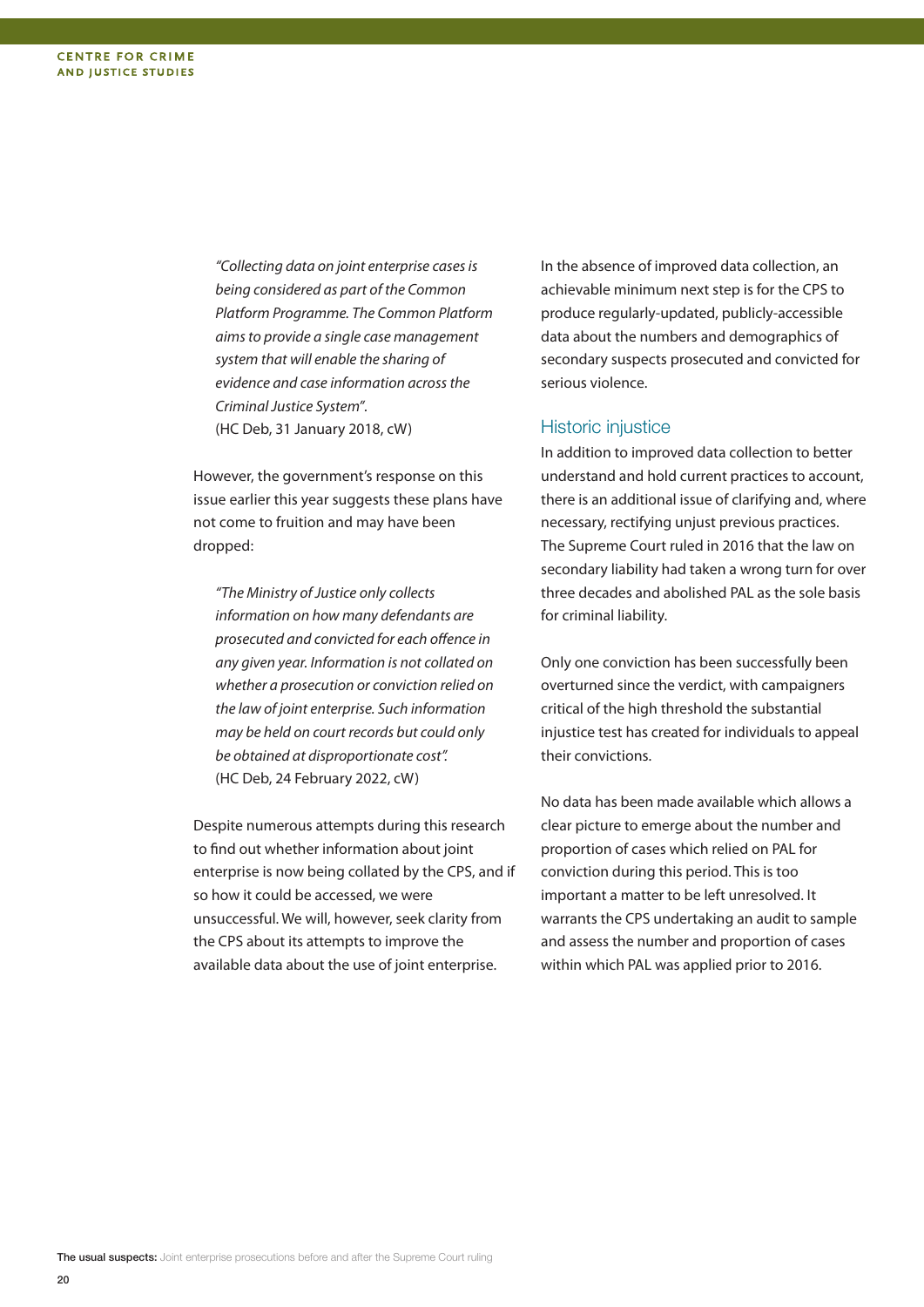#### **CENTRE FOR CRIME AND JUSTICE STUDIES**

### **References**

- Clarke, B. and K. Chadwick (2020) Stories of injustice: The criminalisation of women convicted under joint enterprise laws. Manchester Metropolitan University
- Clarke, B. and P. Williams (2020), '(Re)producing guilt in suspect communities: The centrality of racialisation in Joint Enterprise prosecutions', International Journal for Crime, Justice and Social Democracy **9**(3), 116-129.
- Crewe, B., S. Hulley and S. Wright (2014), Written submission on Joint Enterprise, Institute of Criminology, University of Cambridge. Accessed online February 2022
- Crown Prosecution Service (2019), Secondary Liability: Charging decisions on principals and accessories. Accessed online February 2022
- Jacobson, J., A. Kirby and G. Hunter (2016), Joint Enterprise: Righting a wrong turn? Report of an exploratory study. London: Prison Reform Trust
- Justice Committee (2012), Joint Enterprise, Eleventh Report of Session 2010–12. London: House of Commons
- Justice Committee (2014), Joint enterprise: follow up. London: House of Commons
- Lammy, D. (2017), The Lammy Review: An independent review into the treatment of, and outcomes for, Black, Asian and minority ethnic individuals in the criminal justice system. London: Lammy Review.
- Liberty, (2022) Liberty takes CPS to court over racism in Joint Enterprise prosecution. Accessed online April 2022
- McClenaghan, M., M. McFadyean and R. Stevenson (2014), Joint Enterprise: An investigation into the legal doctrine of joint enterprise and criminal convictions. Bureau of Investigative Journalism.
- Williams, P. and B. Clarke (2016), Dangerous associations:Joint Enterprise, gangs and racism: An analysis of the processes of criminalisation of Black, Asian and minority ethnic individuals. London: Centre for Crime and Justice Studies.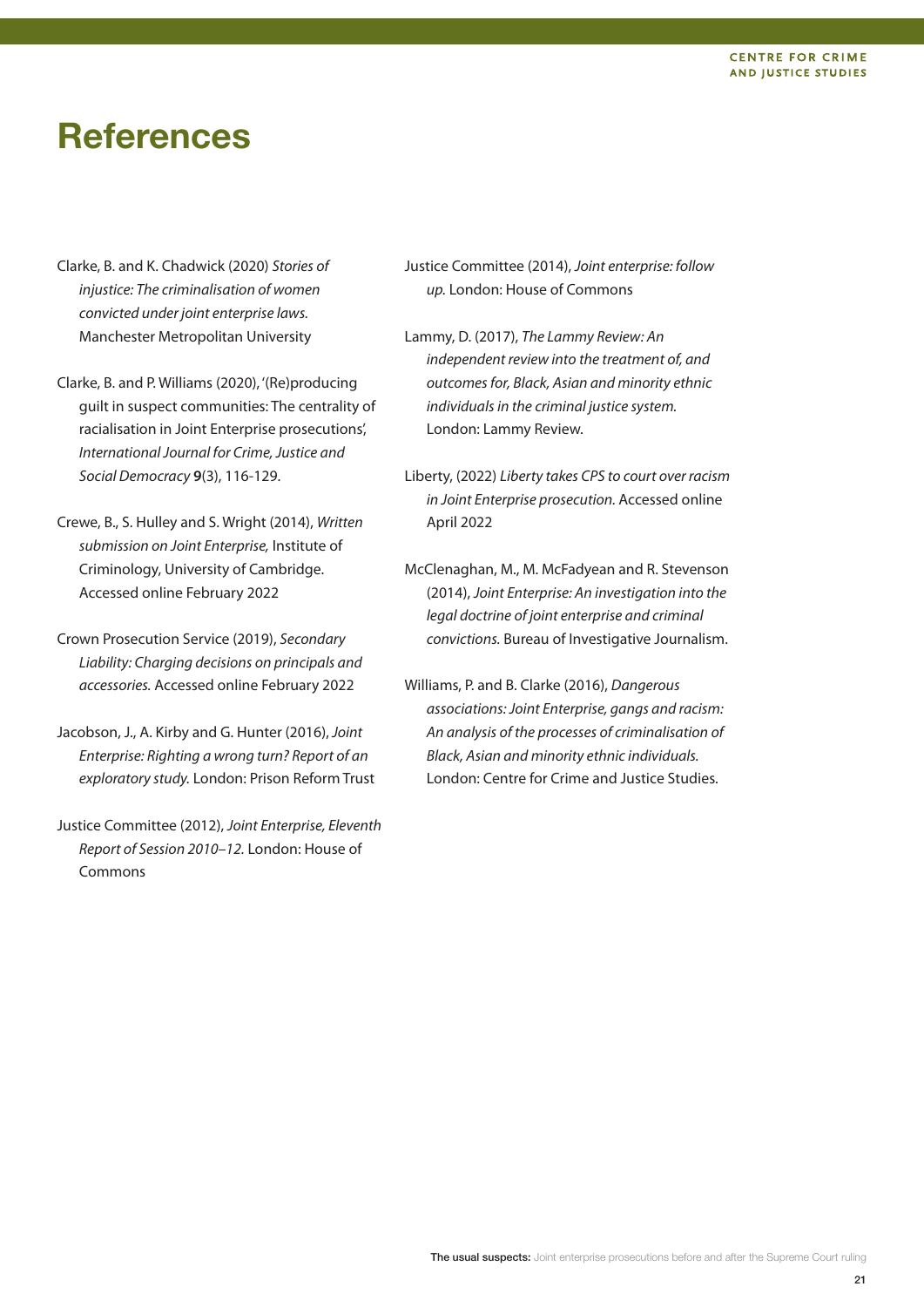### Appendix A: **Obtaining the data**

Between May and November 2021, the Centre for Crime and Justice Studies submitted a series of Freedom of Information (FOI) requests, in order to obtain statistical information and clarify the information obtained.

The Ministry of Justice (MoJ), CPS and Home Office were all approached for data. The MoJ produce statistics on prosecutions and convictions for all offences as well as breakdowns by age, sex and ethnicity which are designated national statistics. A freedom of information request was sent asking for information on the number of all cases and multi-defendant cases for murder, and the number of defendants prosecuted and convicted for murder in multidefendant cases for murder between 2010 and 2020, broken down by demographics. The MoJ sought clarification as to how the information was to be presented, which was confirmed. The request was then refused on cost grounds. No data was therefore provided by the MoJ.

The CPS was approached for information on defendants prosecuted and convicted for homicide, including in multi-defendant cases, and broken down by sex, age and ethnicity, since 2013. The request was refused, based on the CPS interpreting the request as referring to the offence of murder, which they cannot provide. A clarification response was sent, and the CPS subsequently provided information on defendants prosecuted and convicted for homicide multi-defendant cases only, broken down by sex, age and ethnicity, between 2005 and 2020. The statistics were not consistent with data previously published in a Bureau of Investigative Journalism report in 2014, which was

based on freedom of information requests to the CPS (McClenaghan et al 2014). An email was sent asking for clarification from the CPS, but was ignored. A further freedom of information request was sent asking for data on all defendants prosecuted and convicted of homicide between 2005 and 2020, broken down by demographics, and another on the numbers of unsuccessful prosecutions and the reasons they were unsuccessful. Again, clarification was sought about the disparity between the previously published data on multi-defendant prosecutions and convictions and the set provided to this research project. The CPS responded with a new set of data, which more closely approximated that provided to the Bureau of Investigative Journalism, and incorporated the two further requests, but did not clarify why the two datasets were inconsistent.

The Home Office produce regular figures on homicide which are designated national statistics. They were approached for data on the number of all suspects and secondary suspects indicted for murder, broken down by age, sex and ethnicity. This data was provided without issue. Subsequently, the same data for manslaughter was requested, as was information on the number of suspects indicted per homicide offence. Again, this information was provided without issue.

The work of obtaining the required information therefore included six FOI requests and four follow-up requests. The data analysed here were derived from the following:

FOI requests - Home Office 65127 and 66548; CPS M-10120.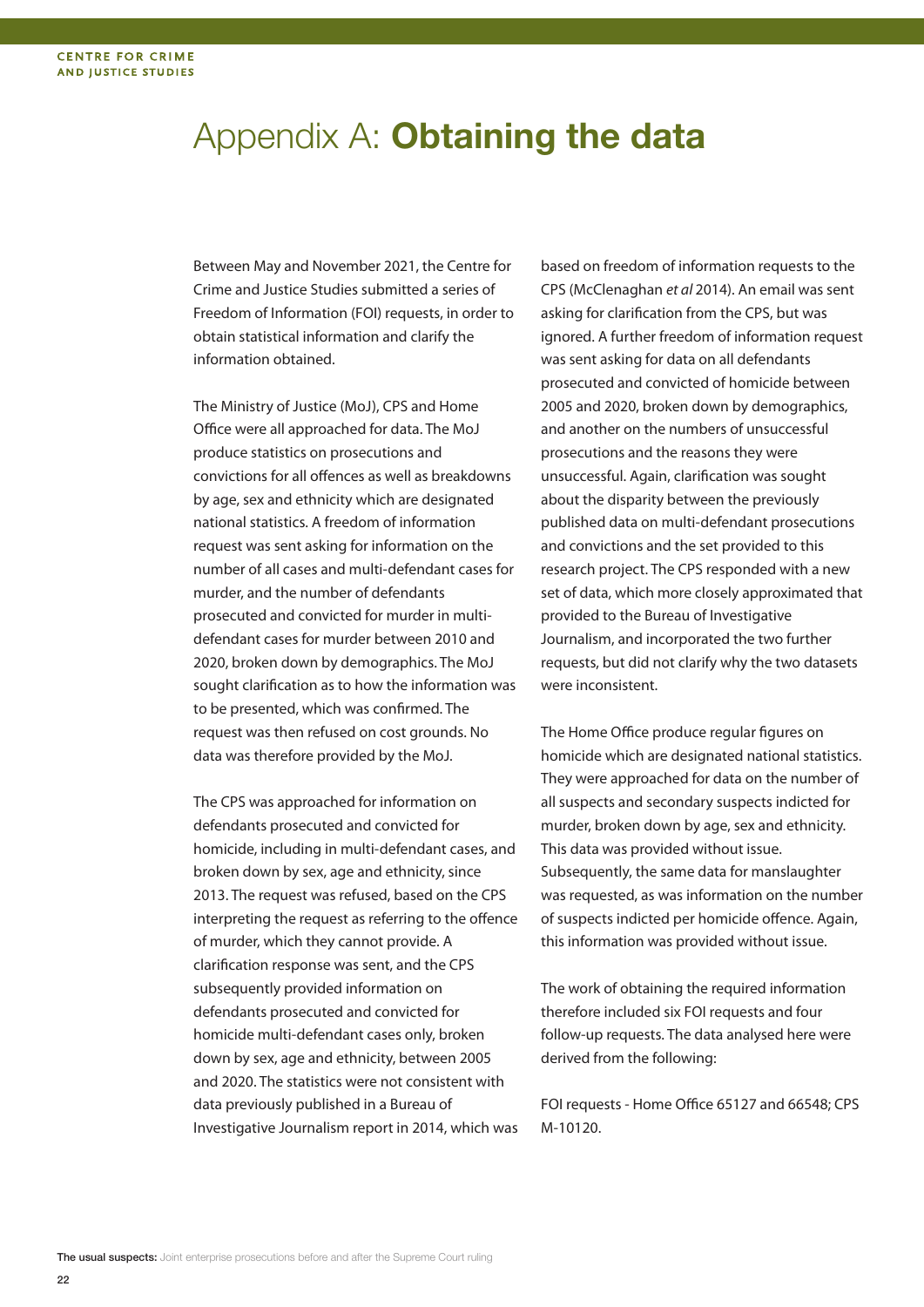### Appendix B: **About the key data sources**

Two main data sources obtained through this process are used in this report: information supplied by the Crown Prosecution Service and the Home Office, following Freedom of Information Act requests.

The data are collected in different ways, and cover different offence groups. Below we summarise these main differences.

| Offence type:                       | Homicide                                                                                                                                                                                                                                                                                                                                                                                                                                                                                                                                                                                                                                                                                                                                                                                                                                                                                                                                                                                                                                                                                                                                                                                                                                                | Murder and manslaughter                                                                                                                                                                                                                                                                                                                                                                                                                                                                                                                                                                                                                                                                                                                                                                                                                                                                              |
|-------------------------------------|---------------------------------------------------------------------------------------------------------------------------------------------------------------------------------------------------------------------------------------------------------------------------------------------------------------------------------------------------------------------------------------------------------------------------------------------------------------------------------------------------------------------------------------------------------------------------------------------------------------------------------------------------------------------------------------------------------------------------------------------------------------------------------------------------------------------------------------------------------------------------------------------------------------------------------------------------------------------------------------------------------------------------------------------------------------------------------------------------------------------------------------------------------------------------------------------------------------------------------------------------------|------------------------------------------------------------------------------------------------------------------------------------------------------------------------------------------------------------------------------------------------------------------------------------------------------------------------------------------------------------------------------------------------------------------------------------------------------------------------------------------------------------------------------------------------------------------------------------------------------------------------------------------------------------------------------------------------------------------------------------------------------------------------------------------------------------------------------------------------------------------------------------------------------|
| Institution:                        | Crown Prosecution Service (CPS)                                                                                                                                                                                                                                                                                                                                                                                                                                                                                                                                                                                                                                                                                                                                                                                                                                                                                                                                                                                                                                                                                                                                                                                                                         | Home Office                                                                                                                                                                                                                                                                                                                                                                                                                                                                                                                                                                                                                                                                                                                                                                                                                                                                                          |
| Period covered: <sup>2</sup>        | 2004/05 to 2019/20 (16 years of data)                                                                                                                                                                                                                                                                                                                                                                                                                                                                                                                                                                                                                                                                                                                                                                                                                                                                                                                                                                                                                                                                                                                                                                                                                   | 2009/20 to 2019/20 (11 years of data)                                                                                                                                                                                                                                                                                                                                                                                                                                                                                                                                                                                                                                                                                                                                                                                                                                                                |
| Fol reference:                      | CPS M 10120                                                                                                                                                                                                                                                                                                                                                                                                                                                                                                                                                                                                                                                                                                                                                                                                                                                                                                                                                                                                                                                                                                                                                                                                                                             | Home Office 65127 and 66548                                                                                                                                                                                                                                                                                                                                                                                                                                                                                                                                                                                                                                                                                                                                                                                                                                                                          |
| <b>Key caveats</b><br>and comments: | This data is drawn from CPS administrative data.<br>Homicide is a collective category of many specific<br>offences including; murder, attempted murder,<br>manslaughter and causing death by dangerous,<br>reckless or careless driving. It cannot be<br>disaggregated into specific offences.<br>This source distinguishes defendants prosecuted<br>and convicted when there are two or more<br>defendants in relation to the same incident and<br>when there are four or more defendants in relation<br>to the same incident.<br>This includes all circumstances in which two or<br>more people are prosecuted for a crime in this<br>category. It therefore includes those classified as<br>the principal suspect in a multi-defendant case, as<br>well as those classified as involved on the basis of<br>secondary liability.<br>This source has broader coverage that that of the<br>Home Office – in terms of both a longer period of<br>data being available and covering a wider range of<br>offences in which joint enterprise laws could have<br>been applied. However, it is a more limited data<br>source when it comes to assessing changes in<br>secondary liability because it includes principal<br>suspects in multi-defendant cases. | This data is drawn from designated National<br>Statistics.<br>The source includes all those indicted (all<br>defendants charged with an offence and had<br>indictment against them presented at court) and<br>convicted as suspects for each of the identified<br>offences. It further distinguishes those indicted and<br>convicted on the basis of secondary liability.<br>This is a more precise data source for<br>understanding trends in the use of secondary<br>liability. It is the data source we use for assessing<br>changes in the use of secondary liability post the<br>Supreme Court verdict in 2016.<br>Due to the time lag in completion of murder and<br>manslaughter cases, the number of indictments<br>and convictions particularly in the most recent<br>years of data shown here may increase in future<br>versions of this dataset as cases are dealt with by<br>the courts. |

2 All data was provided by financial year. When single years are used in this report they refer to the end year e.g. 2016 refers to 2015/16.